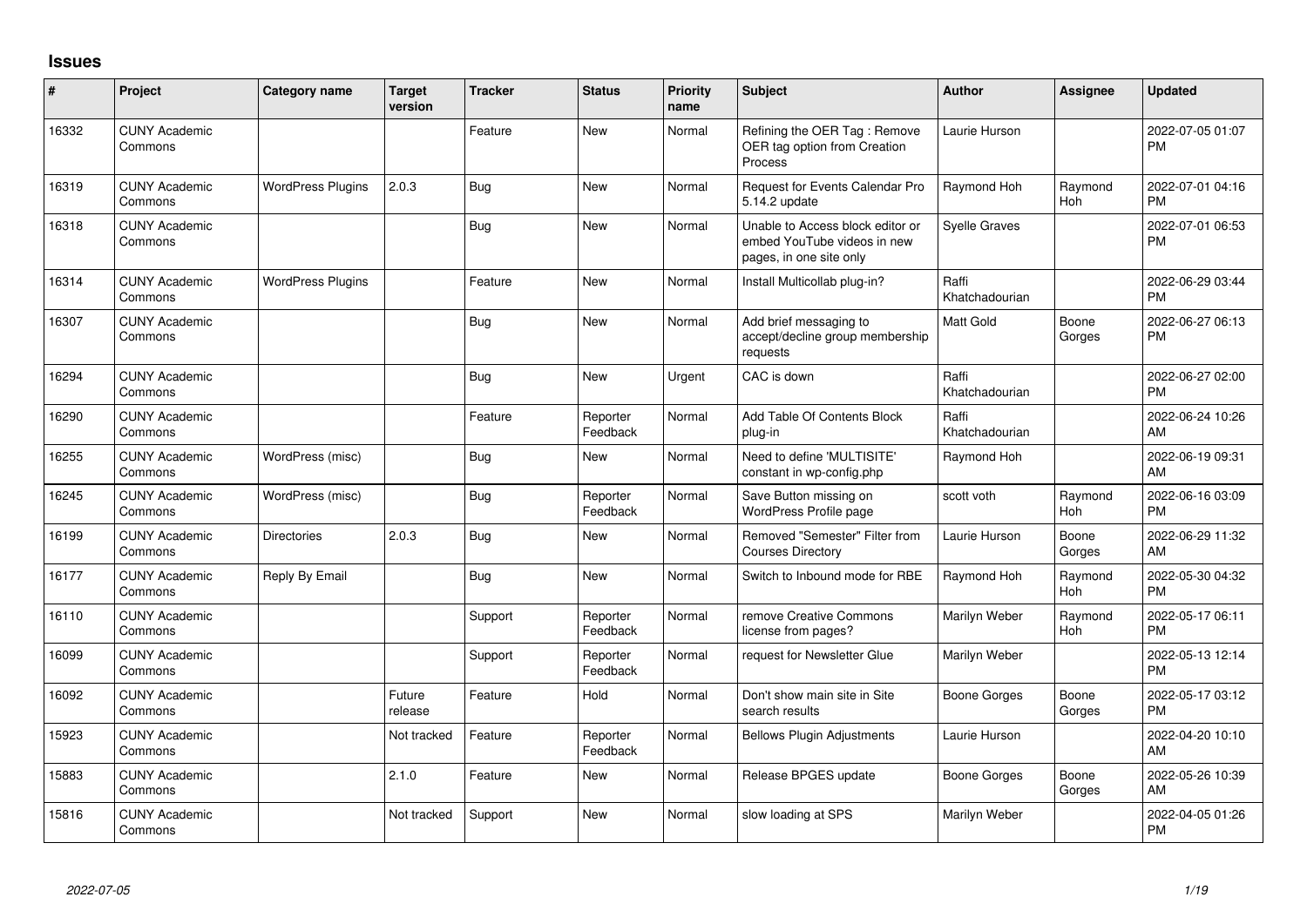| #     | Project                         | <b>Category name</b>           | <b>Target</b><br>version | <b>Tracker</b> | <b>Status</b>        | <b>Priority</b><br>name | <b>Subject</b>                                                    | <b>Author</b>           | Assignee        | <b>Updated</b>                |
|-------|---------------------------------|--------------------------------|--------------------------|----------------|----------------------|-------------------------|-------------------------------------------------------------------|-------------------------|-----------------|-------------------------------|
| 15767 | <b>CUNY Academic</b><br>Commons | WordPress (misc)               |                          | Support        | <b>New</b>           | Normal                  | Site loading slowly                                               | scott voth              | Boone<br>Gorges | 2022-04-04 08:56<br><b>PM</b> |
| 15757 | <b>CUNY Academic</b><br>Commons |                                |                          | Bug            | <b>New</b>           | Normal                  | Members # do not match                                            | Laurie Hurson           |                 | 2022-03-30 04:52<br><b>PM</b> |
| 15685 | <b>CUNY Academic</b><br>Commons |                                |                          | Support        | <b>New</b>           | High                    | problem with chrome?                                              | Marilyn Weber           |                 | 2022-04-25 03:40<br><b>PM</b> |
| 15655 | <b>CUNY Academic</b><br>Commons |                                | 2.0.3                    | Support        | Reporter<br>Feedback | Normal                  | Event Aggregator plugin?                                          | Marilyn Weber           |                 | 2022-06-29 11:32<br>AM        |
| 15613 | <b>CUNY Academic</b><br>Commons |                                | 2.0.3                    | Feature        | Reporter<br>Feedback | Normal                  | Adding "Passster" plugin                                          | Laurie Hurson           |                 | 2022-06-29 11:32<br>AM        |
| 15604 | <b>CUNY Academic</b><br>Commons | <b>Email Notifications</b>     | Future<br>release        | Feature        | Assigned             | Normal                  | Restructure Commons Group<br>Digest Email Messages                | <b>Matt Gold</b>        | Boone<br>Gorges | 2022-05-26 10:45<br>AM.       |
| 15565 | <b>CUNY Academic</b><br>Commons |                                |                          | Support        | New                  | Normal                  | Events - send updates to an email<br>listserv                     | Marilyn Weber           |                 | 2022-03-10 01:06<br><b>PM</b> |
| 15516 | <b>CUNY Academic</b><br>Commons | <b>WordPress Plugins</b>       |                          | Bug            | Reporter<br>Feedback | Normal                  | Can't publish or save draft of post<br>on wordpress.com           | Raffi<br>Khatchadourian | Raymond<br>Hoh  | 2022-03-02 05:52<br><b>PM</b> |
| 15370 | <b>CUNY Academic</b><br>Commons |                                |                          | Support        | Reporter<br>Feedback | Normal                  | All-in-One Event Calendar?                                        | Marilyn Weber           |                 | 2022-02-17 11:03<br>AM.       |
| 15260 | <b>CUNY Academic</b><br>Commons |                                |                          | Support        | Reporter<br>Feedback | Normal                  | Diacritical markings   European<br>Stages                         | Marilyn Weber           |                 | 2022-02-04 08:16<br>AM        |
| 15242 | <b>CUNY Academic</b><br>Commons | Performance                    | Not tracked              | <b>Bug</b>     | Reporter<br>Feedback | Normal                  | Slugist site                                                      | Raffi<br>Khatchadourian | Boone<br>Gorges | 2022-02-07 11:14<br>AM        |
| 15210 | <b>CUNY Academic</b><br>Commons | Analytics                      | Not tracked              | Design/UX      | New                  | Normal                  | Google Analytics improvements                                     | Colin McDonald          | Boone<br>Gorges | 2022-05-24 10:47<br>AM        |
| 15194 | <b>CUNY Academic</b><br>Commons | Internal Tools and<br>Workflow | 2.1.0                    | Feature        | <b>New</b>           | Normal                  | PHPCS sniff for un-restored<br>switch_to_blog() calls             | Boone Gorges            | Jeremy Felt     | 2022-05-26 10:45<br><b>AM</b> |
| 15176 | <b>CUNY Academic</b><br>Commons |                                | Not tracked              | Support        | Reporter<br>Feedback | Normal                  | Archiving Q Writing & Old<br>Wordpress Sites on the Commons       | Laurie Hurson           |                 | 2022-02-08 10:28<br>AM        |
| 15169 | <b>CUNY Academic</b><br>Commons |                                | 2.0.3                    | Support        | Reporter<br>Feedback | Normal                  | new Prelude website zipfiles for<br>custom theme and other files. | Marilyn Weber           |                 | 2022-06-29 11:32<br><b>AM</b> |
| 15045 | <b>CUNY Academic</b><br>Commons |                                |                          | Support        | New                  | Normal                  | no result for KCeL in the search<br>box on the commons            | Marilyn Weber           |                 | 2021-12-10 11:29<br>AM        |
| 14994 | <b>CUNY Academic</b><br>Commons | cdev.gc.cuny.edu               | Not tracked              | Support        | In Progress          | Normal                  | Clear Cache on CDEV                                               | scott voth              | Raymond<br>Hoh  | 2021-12-07 03:51<br><b>PM</b> |
| 14987 | <b>CUNY Academic</b><br>Commons | <b>WordPress Plugins</b>       | Future<br>release        | <b>Bug</b>     | New                  | Normal                  | Elementor update causes<br>database freeze-up                     | Boone Gorges            | Boone<br>Gorges | 2021-11-29 12:02<br><b>PM</b> |
| 14983 | <b>CUNY Academic</b><br>Commons | WordPress (misc)               | Not tracked              | Support        | Reporter<br>Feedback | Normal                  | "Read More" tag not working                                       | Rebecca Krisel          | Raymond<br>Hoh  | 2021-11-23 01:17<br><b>PM</b> |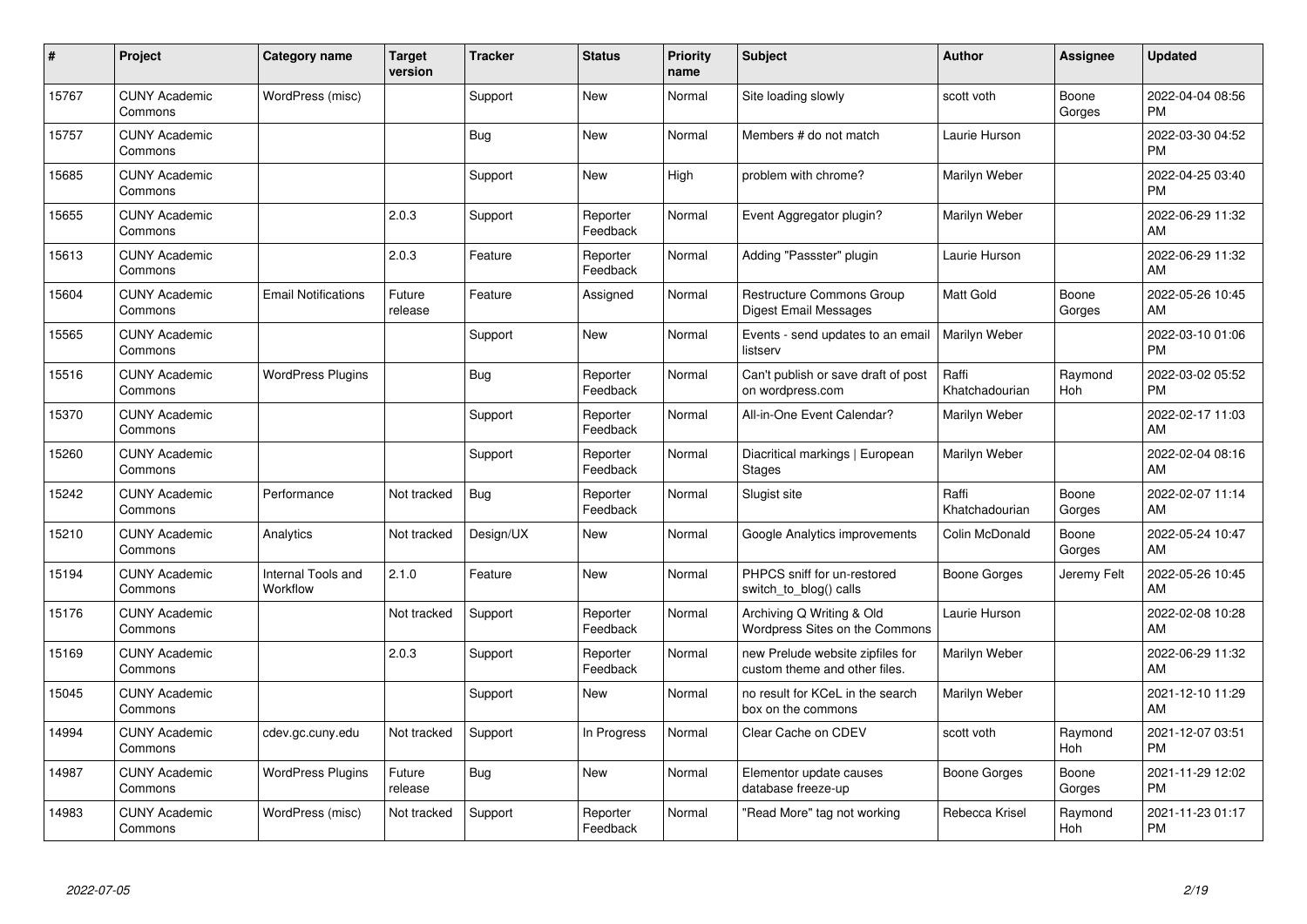| #     | Project                         | <b>Category name</b>    | <b>Target</b><br>version | <b>Tracker</b> | <b>Status</b>        | Priority<br>name | <b>Subject</b>                                                                             | <b>Author</b>           | Assignee        | <b>Updated</b>                |
|-------|---------------------------------|-------------------------|--------------------------|----------------|----------------------|------------------|--------------------------------------------------------------------------------------------|-------------------------|-----------------|-------------------------------|
| 14940 | <b>CUNY Academic</b><br>Commons |                         |                          | <b>Bug</b>     | New                  | Normal           | Discrepancy between Commons<br>profile "sites" and actual # of sites                       | Laurie Hurson           |                 | 2021-11-08 11:09<br>AM        |
| 14936 | <b>CUNY Academic</b><br>Commons |                         |                          | <b>Bug</b>     | <b>New</b>           | Normal           | Commons websites blocked by<br>SPS campus network                                          | Laurie Hurson           |                 | 2021-11-03 03:57<br><b>PM</b> |
| 14911 | <b>CUNY Academic</b><br>Commons | <b>WordPress Themes</b> | Not tracked              | Support        | <b>New</b>           | Normal           | Twentytwentyone theme                                                                      | Marilyn Weber           |                 | 2021-10-28 10:37<br>AM        |
| 14908 | <b>CUNY Academic</b><br>Commons | Performance             |                          | <b>Bug</b>     | New                  | Normal           | Stale object cache on cdev                                                                 | Raymond Hoh             | Boone<br>Gorges | 2021-12-07 09:45<br>AM        |
| 14900 | <b>CUNY Academic</b><br>Commons |                         | Not tracked              | Support        | Reporter<br>Feedback | Normal           | previous theme?                                                                            | Marilyn Weber           |                 | 2021-10-25 10:31<br>AM        |
| 14842 | <b>CUNY Academic</b><br>Commons |                         | Not tracked              | Support        | Reporter<br>Feedback | Normal           | Question about widgets and block<br>editor                                                 | Gina Cherry             |                 | 2021-10-06 03:01<br><b>PM</b> |
| 14792 | <b>CUNY Academic</b><br>Commons |                         |                          | Bug            | New                  | Normal           | Inconsistent email notifications<br>from gravity forms                                     | Raffi<br>Khatchadourian |                 | 2021-10-04 01:50<br><b>PM</b> |
| 14787 | <b>CUNY Academic</b><br>Commons | <b>Plugin Packages</b>  | Future<br>release        | Feature        | New                  | Normal           | Creating a "Design" plugin<br>package                                                      | Laurie Hurson           | scott voth      | 2022-04-27 04:56<br><b>PM</b> |
| 14784 | <b>CUNY Academic</b><br>Commons |                         |                          | Support        | Reporter<br>Feedback | Normal           | User report of logo problem when<br>using Customizer theme                                 | Marilyn Weber           |                 | 2021-09-17 10:25<br>AM        |
| 14629 | <b>CUNY Academic</b><br>Commons |                         | Not tracked              | Bug            | Reporter<br>Feedback | Normal           | Possible Post Order Bug?                                                                   | <b>Syelle Graves</b>    |                 | 2021-09-14 10:47<br>AM        |
| 14538 | <b>CUNY Academic</b><br>Commons |                         | Not tracked              | Support        | Reporter<br>Feedback | Normal           | <b>Weebly To Commons</b>                                                                   | Laurie Hurson           |                 | 2021-09-14 10:47<br>AM        |
| 14504 | <b>CUNY Academic</b><br>Commons |                         | Not tracked              | Publicity      | Reporter<br>Feedback | Normal           | Adding showcases to home page<br>menu                                                      | Laurie Hurson           | Boone<br>Gorges | 2022-01-19 03:26<br><b>PM</b> |
| 14496 | <b>CUNY Academic</b><br>Commons | Domain Mapping          | Future<br>release        | Bug            | <b>New</b>           | Normal           | Mapped domain SSO uses<br>third-party cookies                                              | Raymond Hoh             | Raymond<br>Hoh  | 2021-05-24 04:03<br><b>PM</b> |
| 14483 | <b>CUNY Academic</b><br>Commons | WordPress - Media       | Not tracked              | Bug            | Reporter<br>Feedback | Normal           | <b>Wordpress PDF Embed Stopped</b><br>Working after JITP Media Clone                       | Patrick DeDauw          | Boone<br>Gorges | 2021-05-20 01:51<br><b>PM</b> |
| 14475 | <b>CUNY Academic</b><br>Commons |                         | Not tracked              | Publicity      | New                  | Normal           | <b>OER Showcase Page</b>                                                                   | Laurie Hurson           | Laurie Hurson   | 2021-09-14 10:46<br>AM        |
| 14398 | <b>CUNY Academic</b><br>Commons |                         | Not tracked              | Support        | Reporter<br>Feedback | Normal           | Events plug-in notification problem                                                        | Marilyn Weber           |                 | 2021-05-11 11:21<br>AM        |
| 14394 | <b>CUNY Academic</b><br>Commons |                         | Not tracked              | Feature        | New                  | Normal           | Commons News Site - redesign                                                               | scott voth              | scott voth      | 2021-09-14 10:46<br>AM        |
| 14309 | <b>CUNY Academic</b><br>Commons | Group Library           | Future<br>release        | Feature        | New                  | Normal           | Better handling of<br>bp group document file download<br>attempts when file is not present | Boone Gorges            | Boone<br>Gorges | 2021-11-19 12:28<br><b>PM</b> |
| 14184 | <b>CUNY Academic</b><br>Commons | Public Portfolio        | Future<br>release        | Feature        | <b>New</b>           | Normal           | Centralized mechanism for storing<br>Campus affiliations                                   | Boone Gorges            | Boone<br>Gorges | 2022-01-04 11:35<br>AM        |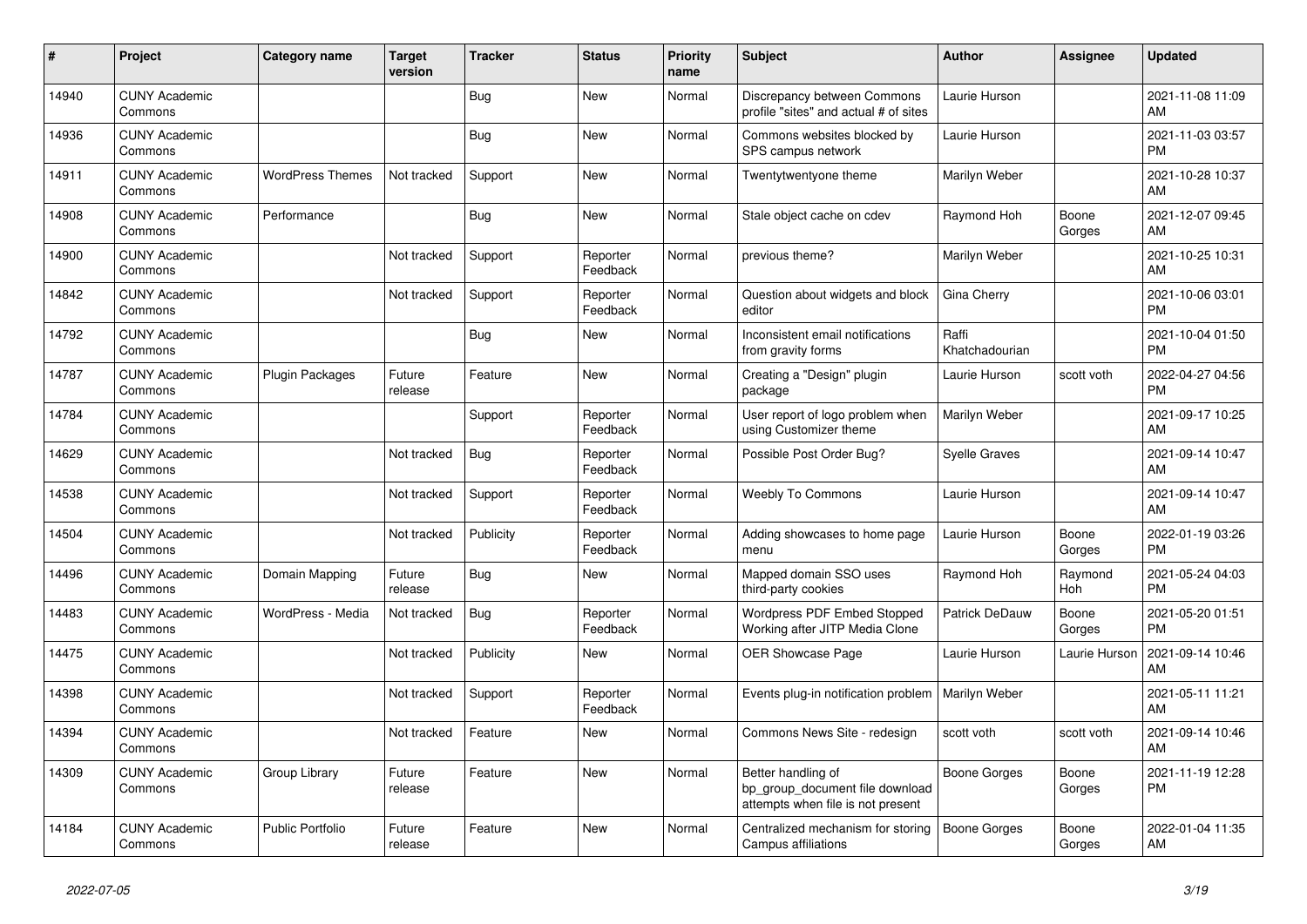| #     | Project                         | <b>Category name</b>           | Target<br>version | <b>Tracker</b> | <b>Status</b>        | <b>Priority</b><br>name | <b>Subject</b>                                        | <b>Author</b>  | <b>Assignee</b>   | <b>Updated</b>                |
|-------|---------------------------------|--------------------------------|-------------------|----------------|----------------------|-------------------------|-------------------------------------------------------|----------------|-------------------|-------------------------------|
| 14113 | <b>CUNY Academic</b><br>Commons | WordPress (misc)               | Future<br>release | <b>Bug</b>     | Hold                 | Normal                  | Block Editor Not Working on this<br>page - Json error | scott voth     | Boone<br>Gorges   | 2021-03-05 11:01<br><b>AM</b> |
| 14074 | <b>CUNY Academic</b><br>Commons | WordPress (misc)               | Not tracked       | Support        | Reporter<br>Feedback | Normal                  | page password protection problem                      | Marilyn Weber  |                   | 2021-03-02 11:03<br><b>AM</b> |
| 13975 | <b>CUNY Academic</b><br>Commons | Social Paper                   | Not tracked       | Support        | Reporter<br>Feedback | Normal                  | can't approve comments on Social<br>Paper paper       | Marilyn Weber  |                   | 2021-02-12 09:33<br>AM        |
| 13949 | <b>CUNY Academic</b><br>Commons |                                | Not tracked       | <b>Bug</b>     | <b>New</b>           | Normal                  | Continued debugging of runaway<br>MySQL connections   | Matt Gold      | Boone<br>Gorges   | 2021-09-14 10:42<br>AM        |
| 13946 | <b>CUNY Academic</b><br>Commons | <b>WordPress Plugins</b>       | 2.1.0             | Support        | Assigned             | Normal                  | Custom Embed handler For<br>OneDrive files            | scott voth     | Raymond<br>Hoh    | 2022-05-26 10:46<br><b>AM</b> |
| 13912 | <b>CUNY Academic</b><br>Commons |                                | Not tracked       | Feature        | Hold                 | Low                     | posting "missed schedule"                             | Marilyn Weber  |                   | 2021-02-23 10:46<br>AM        |
| 13891 | <b>CUNY Academic</b><br>Commons | Internal Tools and<br>Workflow | 2.1.0             | Feature        | <b>New</b>           | Normal                  | Migrate automated linting to<br>GitHub Actions        | Boone Gorges   | Jeremy Felt       | 2022-06-29 11:13<br>AM        |
| 13835 | <b>CUNY Academic</b><br>Commons | WordPress (misc)               | Future<br>release | Feature        | <b>New</b>           | Normal                  | Allow OneSearch widget to have<br>'CUNY' as campus    | Boone Gorges   | Boone<br>Gorges   | 2021-11-19 12:39<br><b>PM</b> |
| 13650 | <b>CUNY Academic</b><br>Commons | Group Library                  | Future<br>release | Feature        | <b>New</b>           | Normal                  | Forum Attachments in Group<br>Library                 | Laurie Hurson  |                   | 2021-11-19 12:30<br><b>PM</b> |
| 13466 | <b>CUNY Academic</b><br>Commons | Cavalcade                      | Future<br>release | Feature        | New                  | Normal                  | Automated cleanup for duplicate<br>Cavalcade tasks    | Boone Gorges   | Boone<br>Gorges   | 2020-10-13 05:24<br>PM        |
| 13457 | <b>CUNY Academic</b><br>Commons | Group Forums                   | 2.0.3             | <b>Bug</b>     | <b>New</b>           | High                    | Forum post not sending<br>notifications               | Filipa Calado  | Raymond<br>Hoh    | 2022-06-29 11:32<br>AM        |
| 13430 | <b>CUNY Academic</b><br>Commons | Reply By Email                 | Not tracked       | <b>Bug</b>     | <b>New</b>           | Normal                  | Delay in RBE                                          | Luke Waltzer   | Raymond<br>Hoh    | 2020-10-13 11:16<br>AM        |
| 13370 | <b>CUNY Academic</b><br>Commons | Group Library                  | Future<br>release | Feature        | <b>New</b>           | Normal                  | Library bulk deletion and folder<br>editing           | Colin McDonald | Boone<br>Gorges   | 2020-10-13 10:41<br>AM.       |
| 13358 | <b>CUNY Academic</b><br>Commons | Group Forums                   | Future<br>release | Feature        | New                  | Normal                  | Improved UI for group forum<br>threading settings     | Boone Gorges   | Raymond<br>Hoh    | 2021-11-19 12:27<br><b>PM</b> |
| 13331 | <b>CUNY Academic</b><br>Commons | Site cloning                   | Future<br>release | <b>Bug</b>     | New                  | Normal                  | Combine Site Template and Clone<br>operations         | Boone Gorges   | Jeremy Felt       | 2021-11-19 12:39<br><b>PM</b> |
| 13328 | <b>CUNY Academic</b><br>Commons | Group Forums                   | Not tracked       | <b>Bug</b>     | Reporter<br>Feedback | Normal                  | cross-posting in two related<br>groups                | Marilyn Weber  | Raymond<br>Hoh    | 2020-09-15 10:39<br><b>PM</b> |
| 13286 | <b>CUNY Academic</b><br>Commons |                                | Not tracked       | Support        | New                  | Normal                  | problem connecting with<br>WordPress app              | Marilyn Weber  | Raymond<br>Hoh    | 2020-09-08 11:16<br><b>AM</b> |
| 13255 | <b>CUNY Academic</b><br>Commons |                                | Not tracked       | Support        | Reporter<br>Feedback | Normal                  | Accessibility problems                                | Marilyn Weber  |                   | 2020-09-01 05:48<br><b>PM</b> |
| 13199 | <b>CUNY Academic</b><br>Commons | Group Forums                   | Future<br>release | Feature        | <b>New</b>           | Normal                  | <b>Favoring Groups over bbPress</b><br>plugin         | Colin McDonald | Colin<br>McDonald | 2021-11-19 12:28<br>PM        |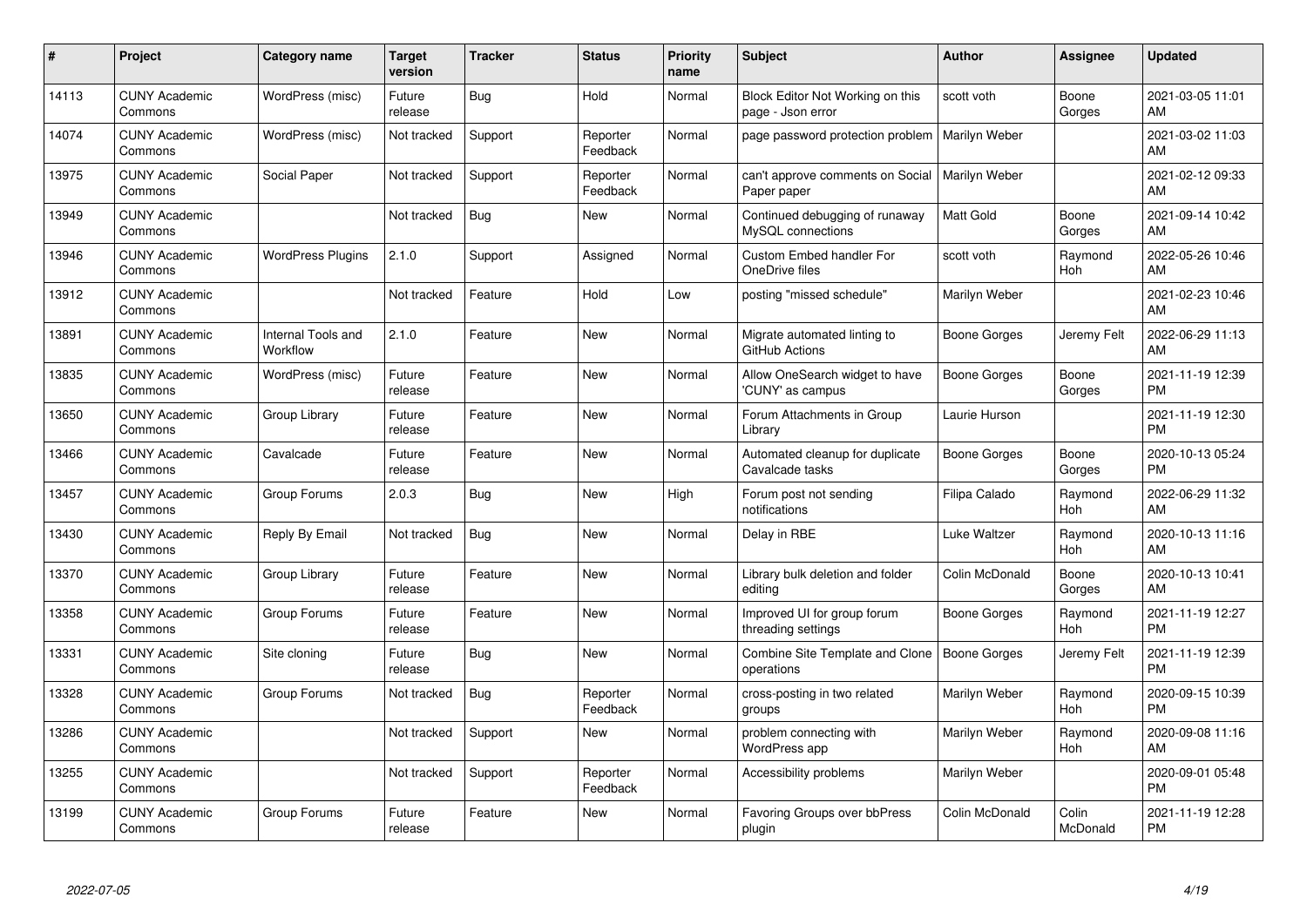| #     | Project                         | <b>Category name</b>      | <b>Target</b><br>version | <b>Tracker</b> | <b>Status</b>        | <b>Priority</b><br>name | <b>Subject</b>                                                                                | <b>Author</b>       | Assignee           | <b>Updated</b>                |
|-------|---------------------------------|---------------------------|--------------------------|----------------|----------------------|-------------------------|-----------------------------------------------------------------------------------------------|---------------------|--------------------|-------------------------------|
| 13048 | <b>CUNY Academic</b><br>Commons | Shortcodes and<br>embeds  | Future<br>release        | Feature        | <b>New</b>           | Normal                  | Jupyter Notebooks support                                                                     | Boone Gorges        |                    | 2020-07-14 11:46<br>AM        |
| 13034 | <b>CUNY Academic</b><br>Commons |                           | Not tracked              | Support        | Reporter<br>Feedback | Normal                  | a site is asking people to join the<br>Commons to get a download                              | Marilyn Weber       |                    | 2020-07-12 07:23<br>AM.       |
| 12911 | <b>CUNY Academic</b><br>Commons |                           | Not tracked              | Feature        | <b>New</b>           | Normal                  | Block access to xmlrpc.php based<br>on User-Agent                                             | Boone Gorges        | Boone<br>Gorges    | 2020-06-09 05:12<br><b>PM</b> |
| 12741 | <b>CUNY Academic</b><br>Commons | <b>WordPress Plugins</b>  | Not tracked              | Support        | Reporter<br>Feedback | Normal                  | Tableau Public Viz Block                                                                      | Marilyn Weber       | Raymond<br>Hoh     | 2020-05-12 11:00<br><b>AM</b> |
| 12573 | <b>CUNY Academic</b><br>Commons | <b>WordPress Plugins</b>  | Future<br>release        | Bug            | <b>New</b>           | Normal                  | <b>CommentPress Core Issues</b>                                                               | scott voth          |                    | 2020-03-24 04:32<br><b>PM</b> |
| 12484 | <b>CUNY Academic</b><br>Commons |                           | Not tracked              | Support        | Reporter<br>Feedback | Normal                  | Sign up Code for COIL Course<br>starting in March                                             | Laurie Hurson       | Matt Gold          | 2020-03-02 02:26<br><b>PM</b> |
| 12446 | <b>CUNY Academic</b><br>Commons | Groups (misc)             | Future<br>release        | Feature        | Reporter<br>Feedback | Normal                  | Toggle default site to group forum<br>posting                                                 | Laurie Hurson       | Laurie Hurson      | 2020-03-10 11:57<br>AM        |
| 12438 | <b>CUNY Academic</b><br>Commons | Courses                   | Not tracked              | Bug            | New                  | Normal                  | Site appearing twice                                                                          | Laurie Hurson       | Boone<br>Gorges    | 2020-02-18 01:34<br><b>PM</b> |
| 12436 | <b>CUNY Academic</b><br>Commons |                           | Not tracked              | Bug            | Assigned             | Normal                  | Nightly system downtime                                                                       | Boone Gorges        |                    | 2020-08-01 09:30<br>AM        |
| 12392 | <b>CUNY Academic</b><br>Commons | Help/Codex                | Not tracked              | Documentation  | <b>New</b>           | Normal                  | <b>Updates to Common Commons</b><br>Questions on Help Page                                    | scott voth          | Margaret<br>Galvan | 2020-02-11 10:53<br>AM        |
| 12382 | <b>CUNY Academic</b><br>Commons | Membership                | Not tracked              | Support        | New                  | Normal                  | Email request change                                                                          | Marilyn Weber       | Marilyn<br>Weber   | 2020-02-06 12:56<br>PM.       |
| 12360 | <b>CUNY Academic</b><br>Commons | <b>WordPress Themes</b>   | Not tracked              | <b>Bug</b>     | Reporter<br>Feedback | Normal                  | site just says "DANTE We are<br>currently in maintenance mode,<br>please check back shortly." | Marilyn Weber       |                    | 2020-02-04 12:13<br><b>PM</b> |
| 12352 | <b>CUNY Academic</b><br>Commons |                           | Not tracked              | Support        | <b>New</b>           | Normal                  | 'posts list" page builder block<br>option                                                     | Marilyn Weber       |                    | 2020-02-03 01:29<br><b>PM</b> |
| 12350 | <b>CUNY Academic</b><br>Commons | <b>Blogs (BuddyPress)</b> | Not tracked              | Support        | Reporter<br>Feedback | Normal                  | URL creation problem                                                                          | Marilyn Weber       |                    | 2020-02-03 11:27<br><b>AM</b> |
| 12328 | <b>CUNY Academic</b><br>Commons |                           | Not tracked              | Support        | <b>New</b>           | Normal                  | Sign up Code for Non-CUNY<br>Faculty                                                          | Laurie Hurson       |                    | 2020-01-28 10:25<br>AM        |
| 12247 | <b>CUNY Academic</b><br>Commons | Publicity                 | Not tracked              | Support        | <b>New</b>           | Normal                  | <b>Screenshot of First Commons</b><br>Homepage                                                | scott voth          | scott voth         | 2020-01-14 12:08<br><b>PM</b> |
| 12198 | <b>CUNY Academic</b><br>Commons |                           | Not tracked              | Bug            | Reporter<br>Feedback | Normal                  | Duplicate listing in My Sites                                                                 | <b>Tom Harbison</b> |                    | 2019-12-09 05:50<br><b>PM</b> |
| 12121 | <b>CUNY Academic</b><br>Commons | <b>WordPress Plugins</b>  | 2.0.3                    | Feature        | Reporter<br>Feedback | Normal                  | Embedding H5P Iframes on<br>Commons Site                                                      | Laurie Hurson       | Boone<br>Gorges    | 2022-06-29 11:32<br>AM        |
| 12091 | <b>CUNY Academic</b><br>Commons | Group Files               | Future<br>release        | Feature        | <b>New</b>           | Normal                  | Improved pre-upload file validation<br>for bp-group-documents                                 | <b>Boone Gorges</b> | Boone<br>Gorges    | 2019-11-14 01:21<br>PM        |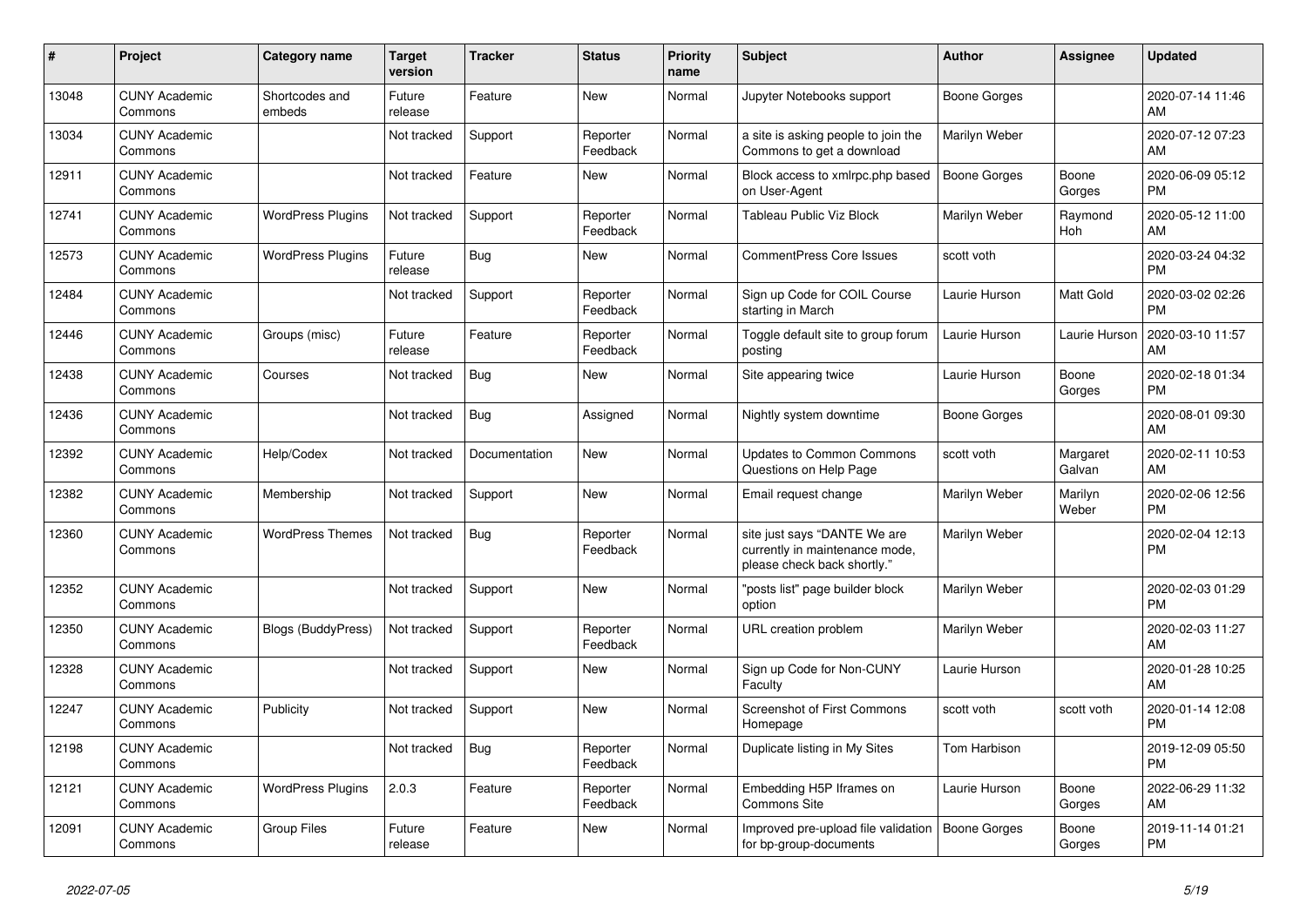| #     | Project                                                                 | <b>Category name</b>       | <b>Target</b><br>version | <b>Tracker</b> | <b>Status</b>        | Priority<br>name | <b>Subject</b>                                                               | Author              | <b>Assignee</b>     | <b>Updated</b>                |
|-------|-------------------------------------------------------------------------|----------------------------|--------------------------|----------------|----------------------|------------------|------------------------------------------------------------------------------|---------------------|---------------------|-------------------------------|
| 12062 | AD/O365 Transition<br>from NonMatric to<br><b>Matriculated Students</b> |                            |                          | Feature        | In Progress          | Normal           | create solution and console<br>project                                       | Emilio Rodriguez    | Emilio<br>Rodriguez | 2019-11-12 03:56<br>PM        |
| 12042 | <b>CUNY Academic</b><br>Commons                                         | <b>Email Notifications</b> | Future<br>release        | Feature        | <b>New</b>           | Normal           | Improved error logging for BPGES<br>send queue                               | <b>Boone Gorges</b> | Boone<br>Gorges     | 2021-11-19 12:25<br>PM        |
| 12004 | <b>CUNY Academic</b><br>Commons                                         |                            | Not tracked              | Support        | Reporter<br>Feedback | Normal           | Notifications for spam blog<br>comments                                      | Gina Cherry         | Raymond<br>Hoh      | 2019-11-01 12:05<br><b>PM</b> |
| 11971 | <b>CUNY Academic</b><br>Commons                                         | <b>Email Notifications</b> | Future<br>release        | Bug            | Reporter<br>Feedback | Low              | Pictures obscured in emailed post<br>notifications                           | Marilyn Weber       | Raymond<br>Hoh      | 2019-11-21 01:14<br><b>PM</b> |
| 11968 | JustPublics@365<br>MediaCamp                                            |                            |                          | Feature        | New                  | Normal           | Nanoscience Retractable Display<br>Unit                                      | Donald Cherry       | Bonnie<br>Eissner   | 2021-02-19 08:50<br>AM        |
| 11945 | <b>CUNY Academic</b><br>Commons                                         | Reckoning                  | Future<br>release        | Feature        | Reporter<br>Feedback | Normal           | Add Comments bubble to<br>Reckoning views                                    | <b>Boone Gorges</b> | Boone<br>Gorges     | 2019-11-12 05:14<br><b>PM</b> |
| 11883 | <b>CUNY Academic</b><br>Commons                                         | Help/Codex                 | Not tracked              | Support        | New                  | Normal           | Need Embedding Help Page<br>Update (Tableau)                                 | Anthony Wheeler     | scott voth          | 2019-09-24 08:49<br>AM        |
| 11879 | <b>CUNY Academic</b><br>Commons                                         |                            | Not tracked              | <b>Bug</b>     | <b>New</b>           | Normal           | Hypothesis comments appearing<br>on multiple, different pdfs across<br>blogs | Laurie Hurson       | Laurie Hurson       | 2019-09-19 02:39<br><b>PM</b> |
| 11860 | <b>CUNY Academic</b><br>Commons                                         | Registration               | Future<br>release        | Feature        | <b>New</b>           | Normal           | Ensure Students Are Aware They<br>Can Use Aliases At Registration            | scott voth          |                     | 2019-09-24 08:46<br>AM        |
| 11848 | <b>CUNY Academic</b><br>Commons                                         |                            | Not tracked              | Support        | Hold                 | Normal           | a Dean of Faculty wants to share<br>a large file                             | Marilyn Weber       |                     | 2019-09-24 08:44<br>AM        |
| 11843 | <b>CUNY Academic</b><br>Commons                                         | WordPress (misc)           | Future<br>release        | Design/UX      | <b>New</b>           | Normal           | Tweaking the Gutenberg Editor<br>Interface                                   | Laurie Hurson       |                     | 2022-04-26 12:00<br><b>PM</b> |
| 11834 | <b>CUNY Academic</b><br>Commons                                         | <b>Group Files</b>         | Future<br>release        | Feature        | <b>New</b>           | Normal           | Improved tools for managing<br>group file folders                            | <b>Boone Gorges</b> | Sonja Leix          | 2019-09-06 03:55<br><b>PM</b> |
| 11789 | <b>CUNY Academic</b><br>Commons                                         | Courses                    | Future<br>release        | Feature        | <b>New</b>           | Normal           | Ability to remove item from<br>Courses list                                  | Laurie Hurson       | Sonja Leix          | 2019-09-24 12:28<br><b>PM</b> |
| 11788 | <b>CUNY Academic</b><br>Commons                                         | <b>WordPress Plugins</b>   | Future<br>release        | Support        | Reporter<br>Feedback | Normal           | Plugin Request - Browse Aloud                                                | scott voth          |                     | 2019-09-24 08:42<br>AM        |
| 11787 | <b>CUNY Academic</b><br>Commons                                         |                            | Not tracked              | Support        | Reporter<br>Feedback | Normal           | automated comments notifications<br>on ZenDesk                               | Marilyn Weber       |                     | 2019-08-26 06:18<br><b>PM</b> |
| 11771 | <b>CUNY Academic</b><br>Commons                                         |                            | Not tracked              | Support        | Reporter<br>Feedback | Normal           | post displays in sections                                                    | Marilyn Weber       |                     | 2019-08-20 10:34<br>AM        |
| 11649 | <b>CUNY Academic</b><br>Commons                                         | <b>WordPress Plugins</b>   | 2.0.3                    | Bug            | In Progress          | Normal           | CC license displayed on every<br>page                                        | Gina Cherry         | Raymond<br>Hoh      | 2022-06-29 11:32<br>AM        |
| 11624 | <b>CUNY Academic</b><br>Commons                                         | WordPress (misc)           | Not tracked              | Support        | New                  | Normal           | Change pages into posts or swap<br>database for a Commons site?              | Stephen Klein       | Raymond<br>Hoh      | 2019-07-09 11:04<br>AM        |
| 11556 | <b>CUNY Academic</b><br>Commons                                         | Courses                    | Not tracked              | Bug            | Reporter<br>Feedback | Normal           | Instructor name given in course<br>listing                                   | Tom Harbison        |                     | 2019-06-25 04:12<br><b>PM</b> |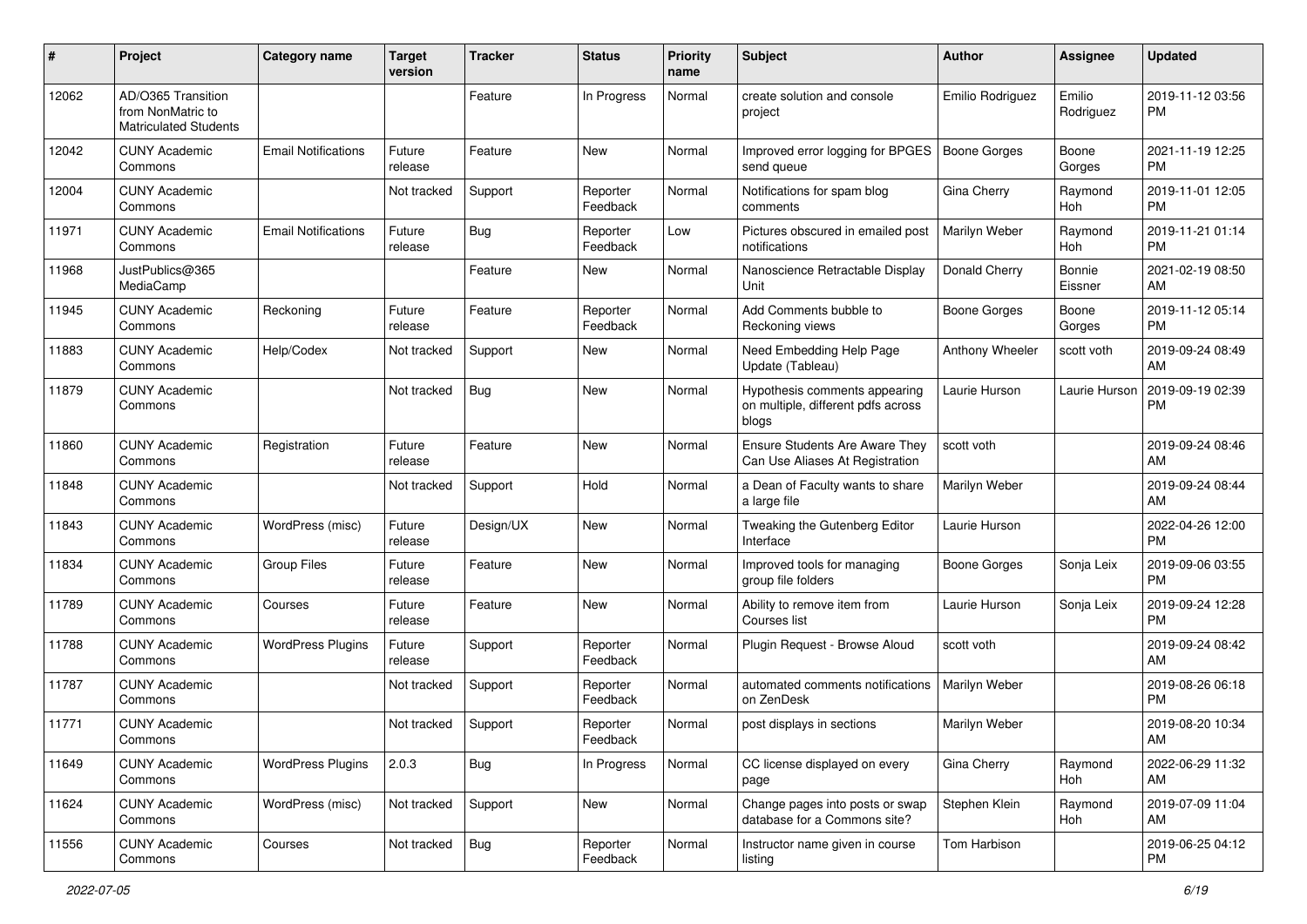| #     | Project                         | <b>Category name</b>     | <b>Target</b><br>version | <b>Tracker</b> | <b>Status</b>        | <b>Priority</b><br>name | <b>Subject</b>                                                                                               | Author                  | <b>Assignee</b>    | <b>Updated</b>                |
|-------|---------------------------------|--------------------------|--------------------------|----------------|----------------------|-------------------------|--------------------------------------------------------------------------------------------------------------|-------------------------|--------------------|-------------------------------|
| 11545 | <b>CUNY Academic</b><br>Commons | <b>WordPress Plugins</b> | Not tracked              | Support        | <b>New</b>           | Normal                  | <b>Twitter searches in WordPress</b>                                                                         | Gina Cherry             | Matt Gold          | 2019-09-23 01:03<br><b>PM</b> |
| 11531 | <b>CUNY Academic</b><br>Commons | Events                   | Future<br>release        | Feature        | New                  | Normal                  | Main Events calendar should<br>include non-public events that<br>user has access to                          | scott voth              | Boone<br>Gorges    | 2019-06-11 10:00<br>AM        |
| 11519 | <b>CUNY Academic</b><br>Commons |                          | Not tracked              | Support        | Assigned             | Normal                  | comment option not appearing                                                                                 | Marilyn Weber           |                    | 2019-09-24 10:28<br>AM        |
| 11517 | <b>CUNY Academic</b><br>Commons |                          | Not tracked              | Feature        | Assigned             | Normal                  | wp-accessibility plugin should not<br>strip 'target="_blank" by default                                      | Boone Gorges            | Laurie Hurson      | 2019-09-24 09:57<br>AM        |
| 11509 | <b>CUNY Academic</b><br>Commons |                          | Not tracked              | Support        | Reporter<br>Feedback | Normal                  | deleted Page causing a Menu<br>problem?                                                                      | Marilyn Weber           |                    | 2019-06-04 09:54<br>AM        |
| 11496 | <b>CUNY Academic</b><br>Commons | <b>Public Portfolio</b>  | 1.15.2                   | Support        | New                  | Normal                  | Replace Twitter Icon on Member<br>Portfolio page                                                             | scott voth              | Boone<br>Gorges    | 2019-06-06 01:03<br><b>PM</b> |
| 11493 | <b>CUNY Academic</b><br>Commons | Domain Mapping           | Not tracked              | Support        | Reporter<br>Feedback | Normal                  | Domain Mapping Request - Talia<br>Schaffer                                                                   | scott voth              | Matt Gold          | 2019-08-06 08:39<br>AM        |
| 11449 | <b>CUNY Academic</b><br>Commons | WordPress - Media        | Not tracked              | Support        | Reporter<br>Feedback | Normal                  | Cloning Media Library for JITP<br>from Staging to Production Site                                            | Patrick DeDauw          | Boone<br>Gorges    | 2019-05-13 12:00<br><b>PM</b> |
| 11415 | <b>CUNY Academic</b><br>Commons | <b>WordPress Plugins</b> | Not tracked              | <b>Bug</b>     | Reporter<br>Feedback | Normal                  | Blog Subscriptions in Jetpack                                                                                | Laurie Hurson           |                    | 2019-05-14 10:34<br>AM        |
| 11393 | <b>CUNY Academic</b><br>Commons |                          | Not tracked              | Publicity      | New                  | Normal                  | After 1.15 release, ceate a hero<br>slide and post about adding a site<br>to a group                         | scott voth              | Patrick<br>Sweeney | 2019-05-14 10:32<br>AM        |
| 11392 | <b>CUNY Academic</b><br>Commons |                          | Future<br>release        | Bug            | New                  | Normal                  | Migrate users away from<br><b>StatPress</b>                                                                  | Boone Gorges            |                    | 2019-04-23 03:53<br><b>PM</b> |
| 11386 | <b>CUNY Academic</b><br>Commons | WordPress - Media        | Not tracked              | Support        | Reporter<br>Feedback | Normal                  | disappearing images                                                                                          | scott voth              | Boone<br>Gorges    | 2019-05-14 10:32<br>AM        |
| 11243 | <b>CUNY Academic</b><br>Commons | BuddyPress (misc)        | Future<br>release        | Bug            | New                  | Normal                  | Audit bp-custom.php                                                                                          | Raymond Hoh             | Raymond<br>Hoh     | 2022-04-26 11:59<br>AM        |
| 11149 | <b>CUNY Academic</b><br>Commons |                          | Not tracked              | Support        | Reporter<br>Feedback | Normal                  | comments getting blocked                                                                                     | Marilyn Weber           | Raymond<br>Hoh     | 2019-03-26 11:40<br>AM        |
| 11131 | <b>CUNY Academic</b><br>Commons |                          | Future<br>release        | Feature        | Reporter<br>Feedback | Normal                  | Image Annotation Plugins                                                                                     | Laurie Hurson           |                    | 2019-02-26 11:33<br>AM        |
| 11120 | <b>CUNY Academic</b><br>Commons | <b>WordPress Plugins</b> | Not tracked              | <b>Bug</b>     | Reporter<br>Feedback | Normal                  | Events Manager Events Not<br>Showing Up                                                                      | Mark Webb               |                    | 2019-02-27 04:10<br>PM        |
| 11077 | <b>CUNY Academic</b><br>Commons | Events                   | Not tracked              | Feature        | Reporter<br>Feedback | Normal                  | Show event category description<br>in event list view                                                        | Raffi<br>Khatchadourian |                    | 2019-02-12 10:38<br>PM.       |
| 11024 | <b>CUNY Academic</b><br>Commons | WordPress (misc)         | Future<br>release        | <b>Bug</b>     | New                  | Normal                  | Subsites should not show "you<br>should update your .htaccess<br>now" notice after permalink setting<br>save | <b>Boone Gorges</b>     |                    | 2019-01-28 01:35<br><b>PM</b> |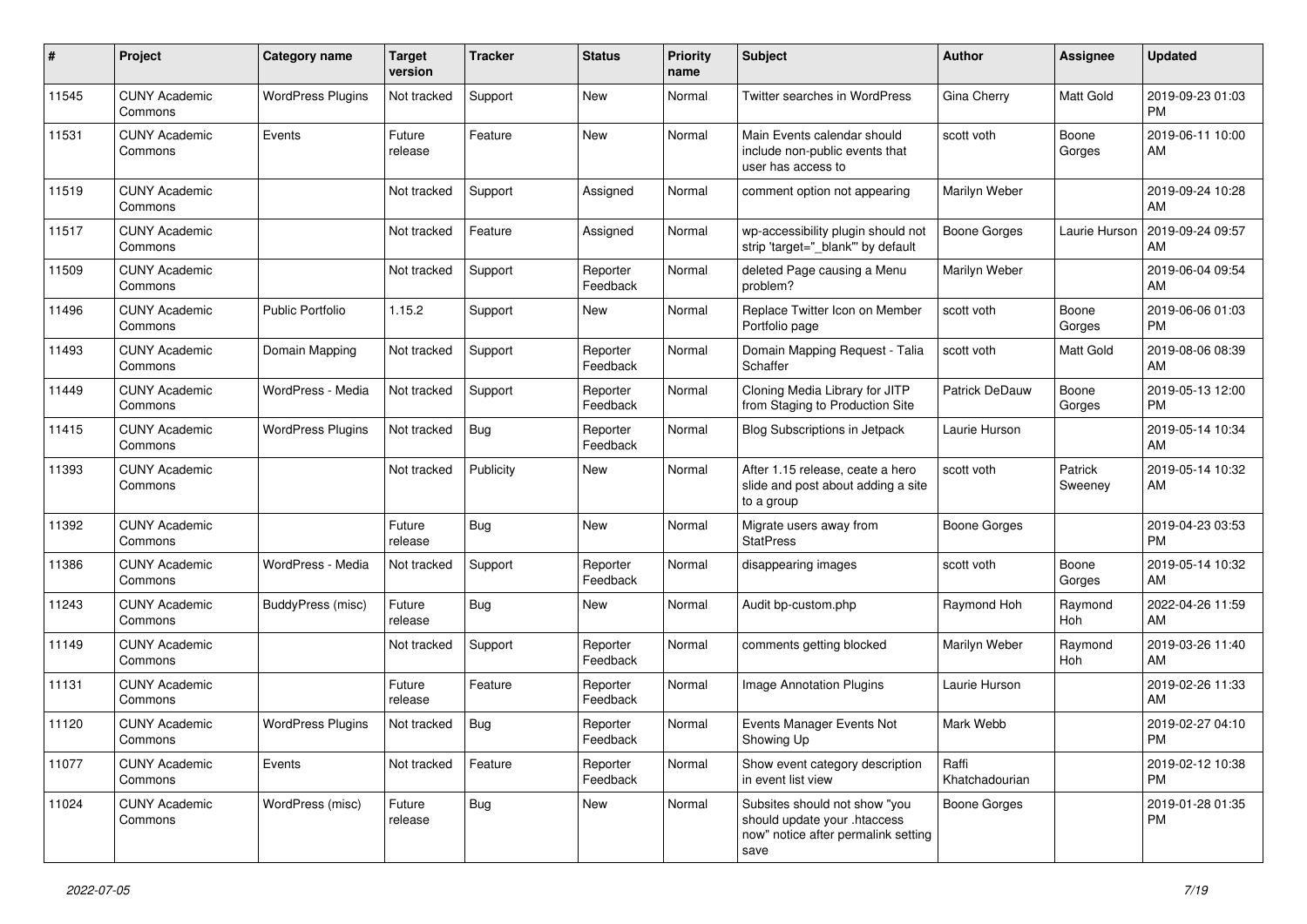| #     | Project                         | <b>Category name</b>        | <b>Target</b><br>version | <b>Tracker</b> | <b>Status</b>        | Priority<br>name | <b>Subject</b>                                                  | <b>Author</b>     | <b>Assignee</b> | <b>Updated</b>                |
|-------|---------------------------------|-----------------------------|--------------------------|----------------|----------------------|------------------|-----------------------------------------------------------------|-------------------|-----------------|-------------------------------|
| 10982 | <b>CUNY Academic</b><br>Commons | Domain Mapping              | Not tracked              | Support        | Reporter<br>Feedback | Normal           | <b>CNAME</b> question                                           | scott voth        |                 | 2019-01-22 04:29<br><b>PM</b> |
| 10839 | <b>CUNY Academic</b><br>Commons | About page                  | Not tracked              | Support        | New                  | Normal           | <b>Mission Statement Needs</b><br>Revision                      | scott voth        | Matt Gold       | 2018-12-26 10:58<br>AM        |
| 10794 | <b>CUNY Academic</b><br>Commons | Performance                 | Not tracked              | Bug            | <b>New</b>           | Normal           | Memcached connection<br>occasionally breaks                     | Boone Gorges      | Boone<br>Gorges | 2018-12-06 03:30<br><b>PM</b> |
| 10769 | <b>CUNY Academic</b><br>Commons | <b>WordPress Themes</b>     | Not tracked              | Bug            | Reporter<br>Feedback | Normal           | 2011 Theme Sidebar                                              | Mark Webb         |                 | 2018-12-04 04:09<br><b>PM</b> |
| 10678 | <b>CUNY Academic</b><br>Commons |                             | Not tracked              | <b>Bug</b>     | Reporter<br>Feedback | High             | Newsletter Plugin Not Sending<br><b>Out Newsletters</b>         | Mark Webb         | Boone<br>Gorges | 2019-09-16 09:38<br><b>PM</b> |
| 10659 | <b>CUNY Academic</b><br>Commons | Group Forums                | Future<br>release        | Feature        | Assigned             | Normal           | Post to multiple groups via email                               | <b>Matt Gold</b>  | Raymond<br>Hoh  | 2018-11-15 12:54<br>AM        |
| 10657 | <b>CUNY Academic</b><br>Commons |                             | Not tracked              | Support        | Reporter<br>Feedback | Normal           | child theme problems                                            | Marilyn Weber     |                 | 2018-11-08 01:19<br><b>PM</b> |
| 10580 | <b>CUNY Academic</b><br>Commons | Information<br>Architecture | Future<br>release        | Design/UX      | <b>New</b>           | Normal           | Primary nav item review                                         | Boone Gorges      | Sara Cannon     | 2022-06-28 01:29<br><b>PM</b> |
| 10439 | <b>CUNY Academic</b><br>Commons | Design                      | 2.1.0                    | Design/UX      | <b>New</b>           | Normal           | Create Style Guide for Commons                                  | Sonja Leix        | Sara Cannon     | 2022-06-28 01:43<br><b>PM</b> |
| 10380 | <b>CUNY Academic</b><br>Commons | WordPress (misc)            | Future<br>release        | Feature        | In Progress          | Normal           | Remove blacklisted plugins                                      | Boone Gorges      |                 | 2022-04-26 12:00<br><b>PM</b> |
| 10368 | <b>CUNY Academic</b><br>Commons |                             | Future<br>release        | Feature        | Assigned             | Normal           | Use ORCID data to populate<br>academic profile page             | Stephen Francoeur | Boone<br>Gorges | 2018-09-25 01:53<br><b>PM</b> |
| 10354 | <b>CUNY Academic</b><br>Commons | <b>Public Portfolio</b>     | Future<br>release        | Feature        | New                  | Normal           | Opt out of Having a Profile Page                                | scott voth        | Chris Stein     | 2020-05-12 10:43<br>AM        |
| 10273 | <b>CUNY Academic</b><br>Commons | Registration                | Not tracked              | Support        | Reporter<br>Feedback | Normal           | users combining CF and campus<br>address                        | Marilyn Weber     |                 | 2019-09-18 10:58<br>AM        |
| 10262 | <b>CUNY Academic</b><br>Commons |                             | Not tracked              | Bug            | Reporter<br>Feedback | Normal           | Newsletter Plugin: Broken Image<br>at Bottom of All Newsletters | Mark Webb         | Raymond<br>Hoh  | 2018-08-30 05:17<br><b>PM</b> |
| 10226 | <b>CUNY Academic</b><br>Commons | Courses                     | Future<br>release        | Feature        | New                  | Normal           | Add "My Courses" to drop down<br>list                           | scott voth        | Boone<br>Gorges | 2021-11-19 12:42<br><b>PM</b> |
| 10040 | <b>CUNY Academic</b><br>Commons | WordPress (misc)            | Not tracked              | Bug            | Reporter<br>Feedback | Normal           | User doesn't see full list of themes                            | <b>Matt Gold</b>  | Boone<br>Gorges | 2018-07-25 10:12<br>AM        |
| 9979  | <b>CUNY Academic</b><br>Commons | <b>Email Notifications</b>  | Not tracked              | Bug            | Reporter<br>Feedback | Normal           | Reports of slow email activation<br>emails                      | <b>Matt Gold</b>  | Boone<br>Gorges | 2018-08-29 09:40<br><b>PM</b> |
| 9947  | <b>CUNY Academic</b><br>Commons | <b>WordPress Plugins</b>    | Future<br>release        | Feature        | Reporter<br>Feedback | Normal           | Install H5P quiz plugin                                         | <b>Matt Gold</b>  | Boone<br>Gorges | 2018-09-11 11:01<br>AM        |
| 9941  | <b>CUNY Academic</b><br>Commons | Wiki                        | Not tracked              | Support        | Assigned             | Normal           | Wiki functionality                                              | <b>Matt Gold</b>  | Boone<br>Gorges | 2018-06-26 10:57<br>AM        |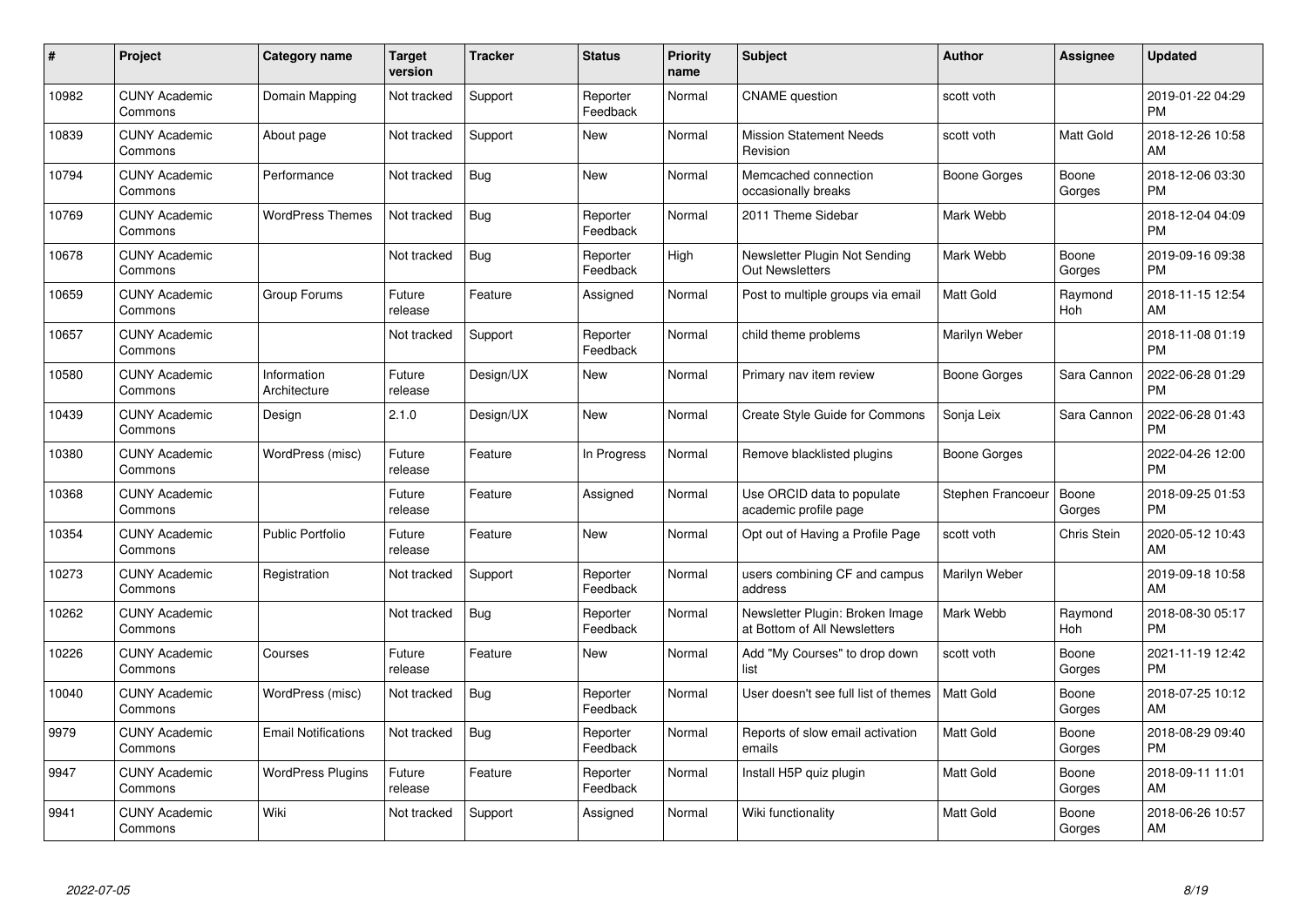| #    | Project                         | <b>Category name</b>     | <b>Target</b><br>version | <b>Tracker</b> | <b>Status</b>        | <b>Priority</b><br>name | <b>Subject</b>                                                                                                                               | Author                  | <b>Assignee</b>     | <b>Updated</b>                |
|------|---------------------------------|--------------------------|--------------------------|----------------|----------------------|-------------------------|----------------------------------------------------------------------------------------------------------------------------------------------|-------------------------|---------------------|-------------------------------|
| 9926 | <b>CUNY Academic</b><br>Commons | <b>WordPress Plugins</b> | Future<br>release        | Bug            | <b>New</b>           | Normal                  | twitter-mentions-as-comments<br>cron jobs can run long                                                                                       | Boone Gorges            | Boone<br>Gorges     | 2018-10-24 12:34<br><b>PM</b> |
| 9908 | <b>CUNY Academic</b><br>Commons |                          | Not tracked              | Feature        | New                  | Normal                  | Is it possible to send email<br>updates to users (or an email<br>address not on the list) for only a<br>single page AFTER being<br>prompted? | <b>Michael Shields</b>  | scott voth          | 2018-06-11 01:34<br><b>PM</b> |
| 9895 | <b>CUNY Academic</b><br>Commons | Onboarding               | Future<br>release        | Feature        | Assigned             | Normal                  | Add "Accept Invitation"<br>link/button/function to Group<br>and/or Site invitation emails?                                                   | Luke Waltzer            | Boone<br>Gorges     | 2018-06-07 12:42<br><b>PM</b> |
| 9835 | <b>CUNY Academic</b><br>Commons | Group Forums             | Future<br>release        | Bug            | Assigned             | Normal                  | add a "like" function?                                                                                                                       | Marilyn Weber           | <b>Erik Trainer</b> | 2018-06-05 01:49<br><b>PM</b> |
| 9729 | <b>CUNY Academic</b><br>Commons | <b>SEO</b>               | Not tracked              | Support        | <b>New</b>           | Normal                  | 503 Errors showing on<br>newlaborforum.cuny.edu                                                                                              | Diane Krauthamer        | Raymond<br>Hoh      | 2018-05-22 04:48<br><b>PM</b> |
| 9720 | <b>CUNY Academic</b><br>Commons | Authentication           | Future<br>release        | Feature        | <b>New</b>           | Normal                  | The Commons should be an<br>oAuth provider                                                                                                   | <b>Boone Gorges</b>     |                     | 2019-03-01 02:04<br><b>PM</b> |
| 9643 | <b>CUNY Academic</b><br>Commons | Publicity                | Not tracked              | Feature        | New                  | Normal                  | Create a page on the Commons<br>for logos etc.                                                                                               | Stephen Real            | Stephen Real        | 2018-04-24 10:53<br>AM        |
| 9515 | <b>CUNY Academic</b><br>Commons | <b>WordPress Plugins</b> | Not tracked              | Bug            | Reporter<br>Feedback | Normal                  | Text to Speech plugin - "More<br>Slowly" checkbox not working                                                                                | scott voth              | Boone<br>Gorges     | 2018-06-13 02:26<br><b>PM</b> |
| 9420 | <b>CUNY Academic</b><br>Commons | cuny.is                  | Not tracked              | Feature        | <b>New</b>           | Normal                  | Request for http://cuny.is/streams                                                                                                           | Raffi<br>Khatchadourian | Marilyn<br>Weber    | 2018-04-02 10:08<br>AM        |
| 9346 | <b>CUNY Academic</b><br>Commons | WordPress (misc)         | Not tracked              | <b>Bug</b>     | New                  | Normal                  | Clone cetls.bmcc.cuny.edu for<br>development                                                                                                 | Owen Roberts            | Raymond<br>Hoh      | 2018-03-06 05:35<br><b>PM</b> |
| 9289 | <b>CUNY Academic</b><br>Commons | <b>WordPress Plugins</b> | Future<br>release        | Bug            | Reporter<br>Feedback | Normal                  | Email Users Plugin                                                                                                                           | Laurie Hurson           | Boone<br>Gorges     | 2018-10-24 12:34<br><b>PM</b> |
| 9211 | <b>CUNY Academic</b><br>Commons | <b>WordPress Plugins</b> | Future<br>release        | Support        | Reporter<br>Feedback | Normal                  | Auto-Role Setting in Forum Plugin<br>Causing Some Confusion                                                                                  | Luke Waltzer            | Boone<br>Gorges     | 2018-03-13 11:44<br>AM        |
| 9207 | <b>CUNY Academic</b><br>Commons |                          | Future<br>release        | Support        | Reporter<br>Feedback | Normal                  | display dashboards made in<br>Tableau?                                                                                                       | Marilyn Weber           | Boone<br>Gorges     | 2018-04-10 10:42<br>AM        |
| 9060 | <b>CUNY Academic</b><br>Commons | Commons In A Box         | Not tracked              | Bug            | Hold                 | Normal                  | Problems with CBox image library<br>upload /                                                                                                 | Lisa Rhody              | Raymond<br>Hoh      | 2018-01-10 03:26<br><b>PM</b> |
| 9028 | <b>CUNY Academic</b><br>Commons | Onboarding               | Future<br>release        | Feature        | Assigned             | Normal                  | suggest groups to new members<br>during the registration process                                                                             | <b>Matt Gold</b>        | Chris Stein         | 2018-10-24 12:34<br><b>PM</b> |
| 9015 | <b>CUNY Academic</b><br>Commons | Groups (misc)            | Not tracked              | Outreach       | Assigned             | Normal                  | Email group admins the email<br>addresses of their groups                                                                                    | Matt Gold               | Matt Gold           | 2018-01-02 09:54<br>AM        |
| 8992 | <b>NYCDH Community</b><br>Site  |                          |                          | <b>Bug</b>     | Assigned             | Normal                  | Multiple RBE error reports                                                                                                                   | Matt Gold               | Raymond<br>Hoh      | 2017-12-11 05:43<br><b>PM</b> |
| 8991 | <b>CUNY Academic</b><br>Commons | Reply By Email           | Not tracked              | Bug            | Hold                 | Normal                  | RBE duplicate email message<br>issue                                                                                                         | Matt Gold               | Raymond<br>Hoh      | 2018-02-18 08:53<br><b>PM</b> |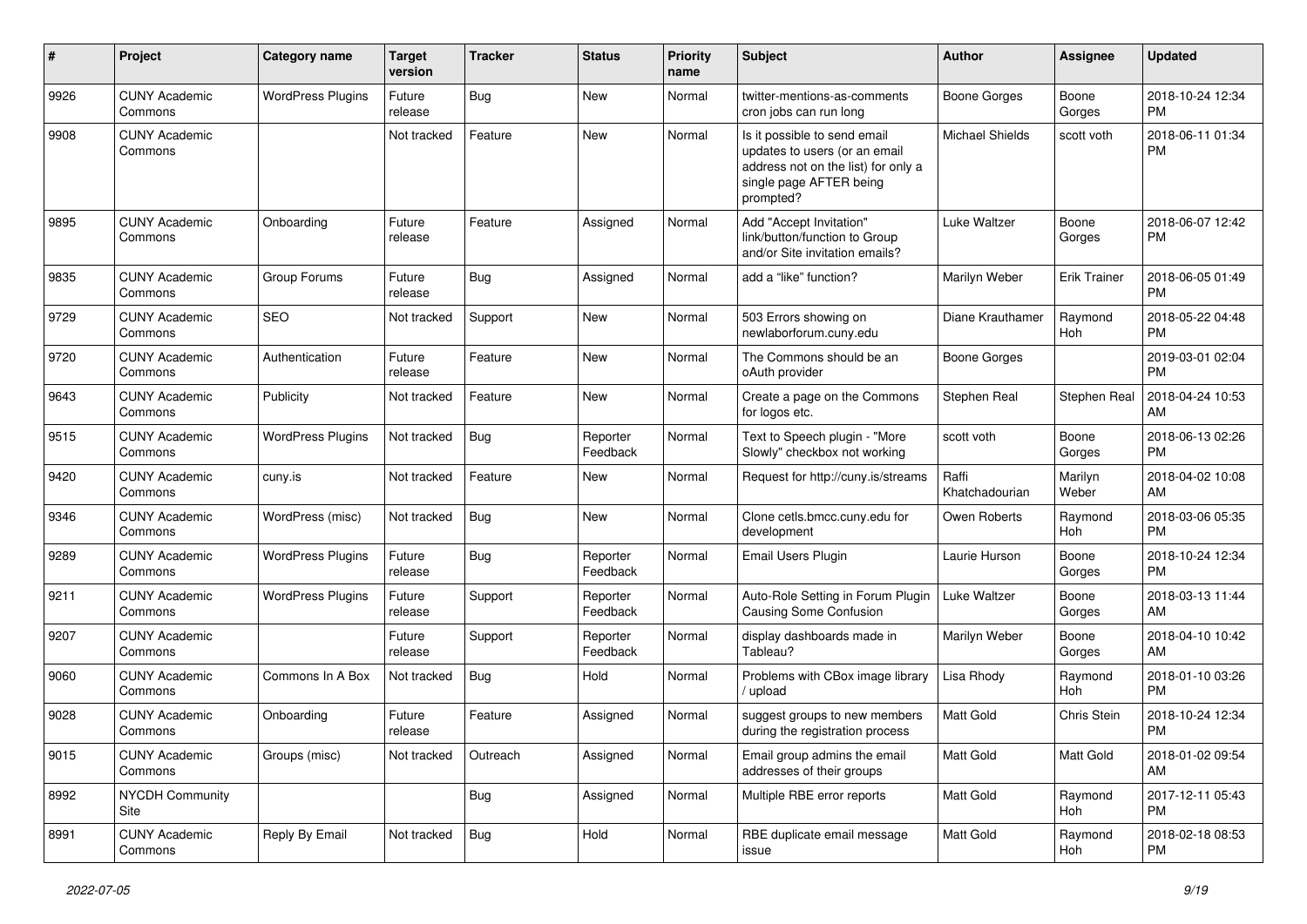| #    | Project                         | <b>Category name</b>     | <b>Target</b><br>version | <b>Tracker</b> | <b>Status</b>        | <b>Priority</b><br>name | Subject                                                                                         | Author                  | <b>Assignee</b>    | <b>Updated</b>                |
|------|---------------------------------|--------------------------|--------------------------|----------------|----------------------|-------------------------|-------------------------------------------------------------------------------------------------|-------------------------|--------------------|-------------------------------|
| 8976 | <b>CUNY Academic</b><br>Commons | Reply By Email           | Not tracked              | Feature        | Assigned             | Normal                  | Package RBE new topics posting?                                                                 | <b>Matt Gold</b>        | Raymond<br>Hoh     | 2017-12-04 02:34<br><b>PM</b> |
| 8902 | <b>CUNY Academic</b><br>Commons | Design                   | Not tracked              | Feature        | Assigned             | Normal                  | Report back on research on<br><b>BuddyPress themes</b>                                          | <b>Matt Gold</b>        | Michael Smith      | 2017-11-10 12:31<br><b>PM</b> |
| 8901 | <b>CUNY Academic</b><br>Commons | Accessibility            | Future<br>release        | Feature        | Assigned             | Normal                  | Theme analysis for accessibility                                                                | Matt Gold               | Boone<br>Gorges    | 2022-04-26 11:59<br>AM        |
| 8900 | <b>CUNY Academic</b><br>Commons | Accessibility            | Future<br>release        | Feature        | Assigned             | Normal                  | Look into tools to enforce<br>accessibility in WP environment                                   | <b>Matt Gold</b>        | Boone<br>Gorges    | 2022-04-26 11:59<br>AM        |
| 8898 | <b>CUNY Academic</b><br>Commons | Social Paper             | Not tracked              | Feature        | Assigned             | Normal                  | Usage data on docs and social<br>paper                                                          | <b>Matt Gold</b>        | Matt Gold          | 2017-11-16 11:32<br>AM        |
| 8837 | <b>CUNY Academic</b><br>Commons |                          | Not tracked              | Feature        | Assigned             | Normal                  | Create a form to request info from<br>people requesting premium<br>themes and plugins           | <b>Matt Gold</b>        | Marilyn<br>Weber   | 2017-11-14 03:35<br><b>PM</b> |
| 8836 | <b>CUNY Academic</b><br>Commons | Blogs (BuddyPress)       | Future<br>release        | Feature        | Assigned             | Normal                  | Redesign site launch process                                                                    | Matt Gold               | Boone<br>Gorges    | 2019-10-03 02:49<br><b>PM</b> |
| 8835 | <b>CUNY Academic</b><br>Commons | Blogs (BuddyPress)       | Future<br>release        | Feature        | New                  | Normal                  | Extend cuny is shortlinks to sites                                                              | Luke Waltzer            | Boone<br>Gorges    | 2022-04-26 11:59<br>AM        |
| 8756 | <b>CUNY Academic</b><br>Commons | Group Blogs              | Future<br>release        | Feature        | Hold                 | Normal                  | Connect multiple blogs to one<br>group?                                                         | <b>Matt Gold</b>        | Boone<br>Gorges    | 2017-09-30 10:42<br>AM        |
| 8675 | <b>CUNY Academic</b><br>Commons | User Onboarding          | Future<br>release        | <b>Bug</b>     | Reporter<br>Feedback | Low                     | Add new User search screen calls<br>for the input of email address but<br>doesn't work with one | Paul Hebert             | Boone<br>Gorges    | 2017-10-11 11:17<br>AM        |
| 8666 | <b>CUNY Academic</b><br>Commons | Teaching                 | Not tracked              | Documentation  | Assigned             | Normal                  | Create Teaching on the Commons<br>Resource Page                                                 | Matt Gold               | Laurie Hurson      | 2019-09-23 03:16<br><b>PM</b> |
| 8607 | <b>CUNY Academic</b><br>Commons |                          | Not tracked              | Support        | New                  | Normal                  | Paypal?                                                                                         | Marilyn Weber           | Matt Gold          | 2018-05-15 01:37<br><b>PM</b> |
| 8498 | <b>CUNY Academic</b><br>Commons | <b>WordPress Plugins</b> | Future<br>release        | Feature        | New                  | Low                     | <b>Gravity Forms Email Users</b>                                                                | Raffi<br>Khatchadourian | Matt Gold          | 2017-10-13 12:58<br><b>PM</b> |
| 8440 | <b>CUNY Academic</b><br>Commons | Onboarding               | Not tracked              | Bug            | New                  | Normal                  | Create Test Email Accounts for<br><b>Onboarding Project</b>                                     | Stephen Real            | Stephen Real       | 2017-08-01 09:49<br><b>PM</b> |
| 8211 | <b>CUNY Academic</b><br>Commons | <b>WordPress Themes</b>  | Future<br>release        | Feature        | New                  | Normal                  | Theme Suggestions: Material<br>Design-Inspired Themes                                           | Margaret Galvan         | Margaret<br>Galvan | 2017-08-07 02:48<br><b>PM</b> |
| 8078 | <b>CUNY Academic</b><br>Commons | <b>WordPress Plugins</b> | Future<br>release        | System Upgrade | Assigned             | Normal                  | <b>CommentPress Updates</b>                                                                     | Margaret Galvan         | Christian<br>Wach  | 2017-05-08 03:49<br>PM        |
| 7981 | <b>CUNY Academic</b><br>Commons | Social Paper             | Future<br>release        | Bug            | New                  | Normal                  | Social Paper comments should<br>not go to spam                                                  | Luke Waltzer            | Boone<br>Gorges    | 2018-04-16 03:52<br><b>PM</b> |
| 7928 | <b>CUNY Academic</b><br>Commons | Group Forums             | Not tracked              | Bug            | New                  | Normal                  | Duplicate Forum post                                                                            | Luke Waltzer            | Raymond<br>Hoh     | 2017-04-11 09:27<br><b>PM</b> |
| 7828 | <b>CUNY Academic</b><br>Commons |                          | Not tracked              | Feature        | Assigned             | Normal                  | Theme Assessment 2017                                                                           | Margaret Galvan         | Margaret<br>Galvan | 2017-05-02 10:41<br><b>PM</b> |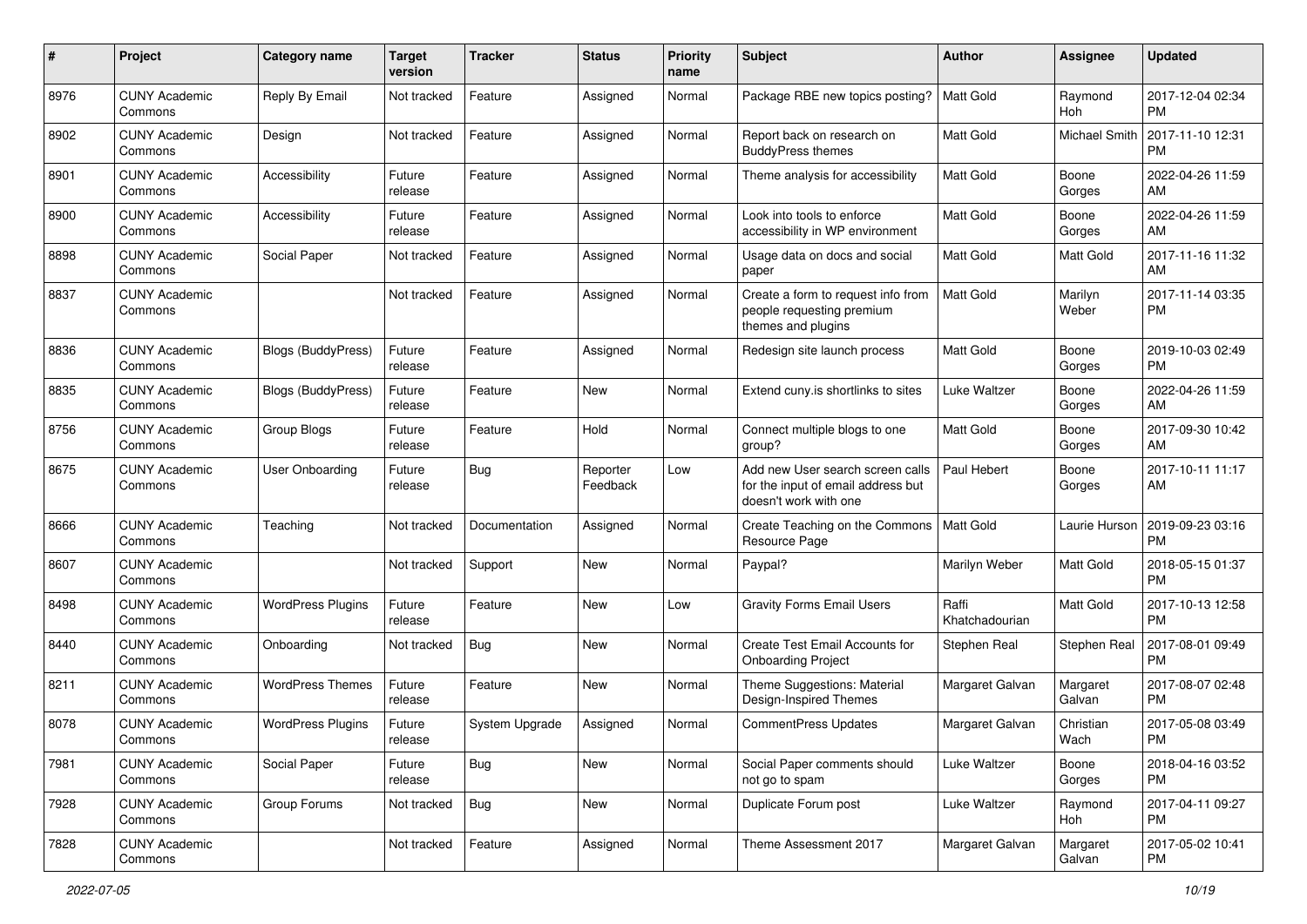| #    | Project                         | <b>Category name</b>      | <b>Target</b><br>version | <b>Tracker</b> | <b>Status</b>        | <b>Priority</b><br>name | Subject                                                                                   | Author              | <b>Assignee</b>    | <b>Updated</b>                |
|------|---------------------------------|---------------------------|--------------------------|----------------|----------------------|-------------------------|-------------------------------------------------------------------------------------------|---------------------|--------------------|-------------------------------|
| 7663 | <b>CUNY Academic</b><br>Commons | Social Paper              | Future<br>release        | <b>Bug</b>     | New                  | Normal                  | Social Paper notifications not<br>formatted correctly on secondary<br>sites               | <b>Boone Gorges</b> | Boone<br>Gorges    | 2018-04-16 03:52<br><b>PM</b> |
| 7624 | <b>CUNY Academic</b><br>Commons | BuddyPress (misc)         | Future<br>release        | Design/UX      | New                  | Normal                  | <b>BP</b> Notifications                                                                   | Luke Waltzer        | Paige Dupont       | 2017-02-08 10:43<br><b>PM</b> |
| 7115 | <b>CUNY Academic</b><br>Commons | Groups (misc)             | Future<br>release        | Feature        | Reporter<br>Feedback | Normal                  | make licensing info clear during<br>group creation                                        | <b>Matt Gold</b>    | Raymond<br>Hoh     | 2020-12-08 11:32<br>AM        |
| 7022 | <b>CUNY Academic</b><br>Commons | Announcements             | Future<br>release        | <b>Bug</b>     | New                  | Normal                  | Sitewide announcements should<br>be displayed on, and dismissable<br>from, mapped domains | <b>Boone Gorges</b> | Boone<br>Gorges    | 2018-03-22 10:18<br>AM        |
| 6995 | <b>CUNY Academic</b><br>Commons | Home Page                 | Not tracked              | Bug            | Assigned             | Normal                  | member filter on homepage not<br>working                                                  | Matt Gold           | Raymond<br>Hoh     | 2016-12-11 09:46<br><b>PM</b> |
| 6755 | <b>CUNY Academic</b><br>Commons | WordPress (misc)          | Future<br>release        | Bug            | New                  | Normal                  | Cannot Deactivate Plugin                                                                  | Laura Kane          |                    | 2016-11-16 01:12<br><b>PM</b> |
| 6749 | <b>CUNY Academic</b><br>Commons | Events                    | Future<br>release        | Bug            | New                  | Low                     | BPEO iCal request can trigger<br>very large number of DB queries                          | Boone Gorges        | Raymond<br>Hoh     | 2016-11-15 10:09<br><b>PM</b> |
| 6671 | <b>CUNY Academic</b><br>Commons | Reply By Email            | Not tracked              | Bug            | Assigned             | Normal                  | "Post too often" RBE error<br>message                                                     | Matt Gold           | Raymond<br>Hoh     | 2016-11-11 09:55<br>AM        |
| 6665 | <b>CUNY Academic</b><br>Commons |                           | Not tracked              | Publicity      | New                  | Normal                  | Dead Link in 1.10 announcement<br>post                                                    | Paige Dupont        | Stephen Real       | 2016-12-01 03:11<br><b>PM</b> |
| 6644 | <b>CUNY Academic</b><br>Commons |                           | Not tracked              | Bug            | Reporter<br>Feedback | High                    | White Screen at Login Pge                                                                 | Luke Waltzer        | Raymond<br>Hoh     | 2016-11-21 10:34<br><b>PM</b> |
| 6426 | <b>CUNY Academic</b><br>Commons | Spam/Spam<br>Prevention   | Future<br>release        | Feature        | Assigned             | Normal                  | Force captcha on all comments?                                                            | <b>Matt Gold</b>    | <b>Tahir Butt</b>  | 2016-10-24 02:06<br><b>PM</b> |
| 6392 | <b>CUNY Academic</b><br>Commons | Group Forums              | Future<br>release        | Design/UX      | Assigned             | Low                     | Composition/Preview Panes in<br>Forum Posts                                               | Luke Waltzer        | Paige Dupont       | 2016-10-21 04:26<br><b>PM</b> |
| 6389 | <b>CUNY Academic</b><br>Commons | <b>BuddyPress Docs</b>    | Future<br>release        | Feature        | New                  | Low                     | Make Discussion Area Visible<br>When Editing a Doc                                        | Luke Waltzer        | Boone<br>Gorges    | 2016-10-21 04:16<br><b>PM</b> |
| 6356 | <b>CUNY Academic</b><br>Commons | <b>WordPress Plugins</b>  | Future<br>release        | <b>Bug</b>     | Reporter<br>Feedback | Low                     | Should Subscribe2 be<br>deprecated?                                                       | Luke Waltzer        |                    | 2017-03-20 12:20<br><b>PM</b> |
| 6332 | <b>CUNY Academic</b><br>Commons | WordPress (misc)          | Future<br>release        | Feature        | New                  | Normal                  | Allow uploaded files to be marked<br>as private in an ad hoc way                          | <b>Boone Gorges</b> |                    | 2016-10-17 11:41<br><b>PM</b> |
| 6298 | <b>CUNY Academic</b><br>Commons | <b>User Experience</b>    | Not tracked              | Design/UX      | Assigned             | Normal                  | Examine data from survey                                                                  | <b>Matt Gold</b>    | Margaret<br>Galvan | 2016-10-14 12:16<br><b>PM</b> |
| 6115 | <b>CUNY Academic</b><br>Commons | Publicity                 | Not tracked              | Feature        | Assigned             | Normal                  | create digital signage for GC                                                             | <b>Matt Gold</b>    | scott voth         | 2016-10-11 10:09<br><b>PM</b> |
| 6078 | <b>CUNY Academic</b><br>Commons | <b>Blogs (BuddyPress)</b> | Future<br>release        | Feature        | New                  | Normal                  | <b>Explore Adding Network Blog</b><br>Metadata Plugin                                     | Luke Waltzer        | Luke Waltzer       | 2016-10-11 10:29<br><b>PM</b> |
| 6014 | <b>CUNY Academic</b><br>Commons | Publicity                 | Future<br>release        | Publicity      | Reporter<br>Feedback | Normal                  | Google search listing                                                                     | Matt Gold           | Boone<br>Gorges    | 2016-09-21 03:48<br><b>PM</b> |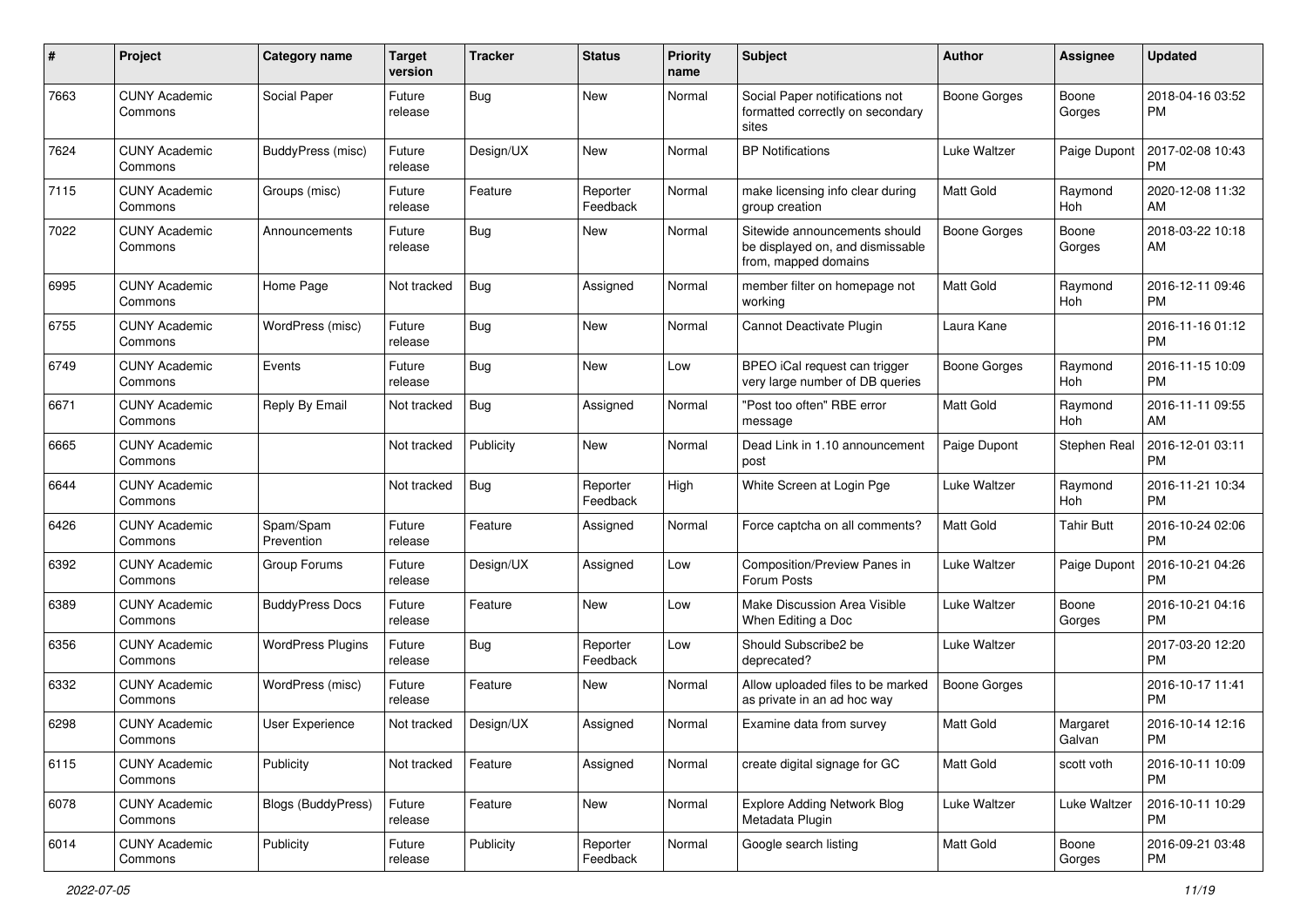| #    | Project                         | <b>Category name</b>       | Target<br>version | <b>Tracker</b> | <b>Status</b>        | <b>Priority</b><br>name | <b>Subject</b>                                                     | <b>Author</b>    | <b>Assignee</b>     | <b>Updated</b>                |
|------|---------------------------------|----------------------------|-------------------|----------------|----------------------|-------------------------|--------------------------------------------------------------------|------------------|---------------------|-------------------------------|
| 5992 | <b>CUNY Academic</b><br>Commons | <b>Email Notifications</b> | Future<br>release | Feature        | <b>New</b>           | Normal                  | Changing the From line of<br>autogenerated blog emails             | Marilyn Weber    |                     | 2018-09-27 05:19<br><b>PM</b> |
| 5955 | <b>CUNY Academic</b><br>Commons | Outreach                   | Future<br>release | Feature        | Assigned             | Normal                  | Create auto-newsletter for<br>commons members                      | <b>Matt Gold</b> | Luke Waltzer        | 2016-08-30 10:34<br>AM        |
| 5827 | <b>CUNY Academic</b><br>Commons | Public Portfolio           | Future<br>release | <b>Bug</b>     | Assigned             | Normal                  | Academic Interests square bracket<br>links not working             | scott voth       | Chris Stein         | 2016-08-11 11:59<br><b>PM</b> |
| 5826 | <b>CUNY Academic</b><br>Commons | <b>WordPress Plugins</b>   | Future<br>release | Support        | Reporter<br>Feedback | Normal                  | <b>Remove Subscription Options</b><br>plugin from directory        | Sarah Morgano    | Sarah<br>Morgano    | 2016-10-21 04:14<br><b>PM</b> |
| 5696 | <b>CUNY Academic</b><br>Commons | Events                     | Future<br>release | Feature        | Assigned             | Normal                  | Events Calendar - display options<br>/ calendar aggregation        | <b>Matt Gold</b> | Boone<br>Gorges     | 2016-10-13 11:44<br>AM        |
| 5691 | <b>CUNY Academic</b><br>Commons | <b>Blogs (BuddyPress)</b>  | Future<br>release | <b>Bug</b>     | Assigned             | High                    | Differing numbers on Sites display                                 | <b>Matt Gold</b> | Raymond<br>Hoh      | 2016-06-13 01:37<br><b>PM</b> |
| 5679 | <b>CUNY Academic</b><br>Commons | Analytics                  | Not tracked       | Feature        | <b>New</b>           | Normal                  | Logged In Users for GA                                             | Valerie Townsend | Valerie<br>Townsend | 2016-06-11 09:49<br>AM        |
| 5581 | <b>CUNY Academic</b><br>Commons | Analytics                  | Future<br>release | Feature        | Assigned             | Normal                  | <b>Explore alternatives to Google</b><br>Analytics                 | Matt Gold        | Valerie<br>Townsend | 2020-04-17 03:12<br><b>PM</b> |
| 5489 | <b>CUNY Academic</b><br>Commons | Social Paper               | Future<br>release | Feature        | New                  | Normal                  | Asc/desc sorting for Social Paper<br>directories                   | Boone Gorges     |                     | 2016-04-21 10:06<br><b>PM</b> |
| 5488 | <b>CUNY Academic</b><br>Commons | Social Paper               | Future<br>release | <b>Bug</b>     | <b>New</b>           | Normal                  | Add a "last edited by" field to<br>Social Paper group directories  | Boone Gorges     |                     | 2016-04-21 10:05<br>PM        |
| 5397 | <b>CUNY Academic</b><br>Commons | Social Paper               | Future<br>release | Feature        | <b>New</b>           | Normal                  | frustrating to have to<br>enable/disable in SP                     | Marilyn Weber    | Samantha<br>Raddatz | 2016-04-20 03:39<br><b>PM</b> |
| 5317 | <b>CUNY Academic</b><br>Commons | Group Blogs                | Not tracked       | <b>Bug</b>     | Reporter<br>Feedback | Normal                  | Notifications of New Post Didn't<br>Come                           | Luke Waltzer     | Samantha<br>Raddatz | 2016-03-21 10:41<br><b>PM</b> |
| 5316 | <b>CUNY Academic</b><br>Commons | User Experience            | Future<br>release | Feature        | Assigned             | Normal                  | Prompt user email address<br>updates                               | Matt Gold        | Stephen Real        | 2016-12-21 03:30<br><b>PM</b> |
| 5298 | <b>CUNY Academic</b><br>Commons |                            | Not tracked       | Publicity      | New                  | Normal                  | Survey Pop-Up Text                                                 | Samantha Raddatz | Samantha<br>Raddatz | 2016-03-22 12:27<br><b>PM</b> |
| 5282 | <b>CUNY Academic</b><br>Commons | Social Paper               | Future<br>release | <b>Bug</b>     | <b>New</b>           | Normal                  | Replying via email directs to paper<br>but not individual comment. | Marilyn Weber    | Raymond<br>Hoh      | 2016-03-02 01:48<br><b>PM</b> |
| 5268 | <b>CUNY Academic</b><br>Commons | Group Forums               | Future<br>release | <b>Bug</b>     | Assigned             | Normal                  | Long-time to post to multiple<br>groups                            | Luke Waltzer     | Daniel Jones        | 2016-09-07 06:31<br><b>PM</b> |
| 5234 | <b>CUNY Academic</b><br>Commons | Membership                 | Future<br>release | Feature        | Assigned             | Normal                  | Write Unconfirmed patch for WP                                     | Boone Gorges     | Boone<br>Gorges     | 2016-10-24 11:18<br>AM        |
| 5225 | <b>CUNY Academic</b><br>Commons | Registration               | Future<br>release | Feature        | Assigned             | Normal                  | On-boarding Issues                                                 | Luke Waltzer     | Samantha<br>Raddatz | 2016-02-12 02:58<br><b>PM</b> |
| 5205 | <b>CUNY Academic</b><br>Commons | Social Paper               | Future<br>release | Feature        | <b>New</b>           | Normal                  | Social Paper folders                                               | Marilyn Weber    |                     | 2016-02-11 10:24<br>PM        |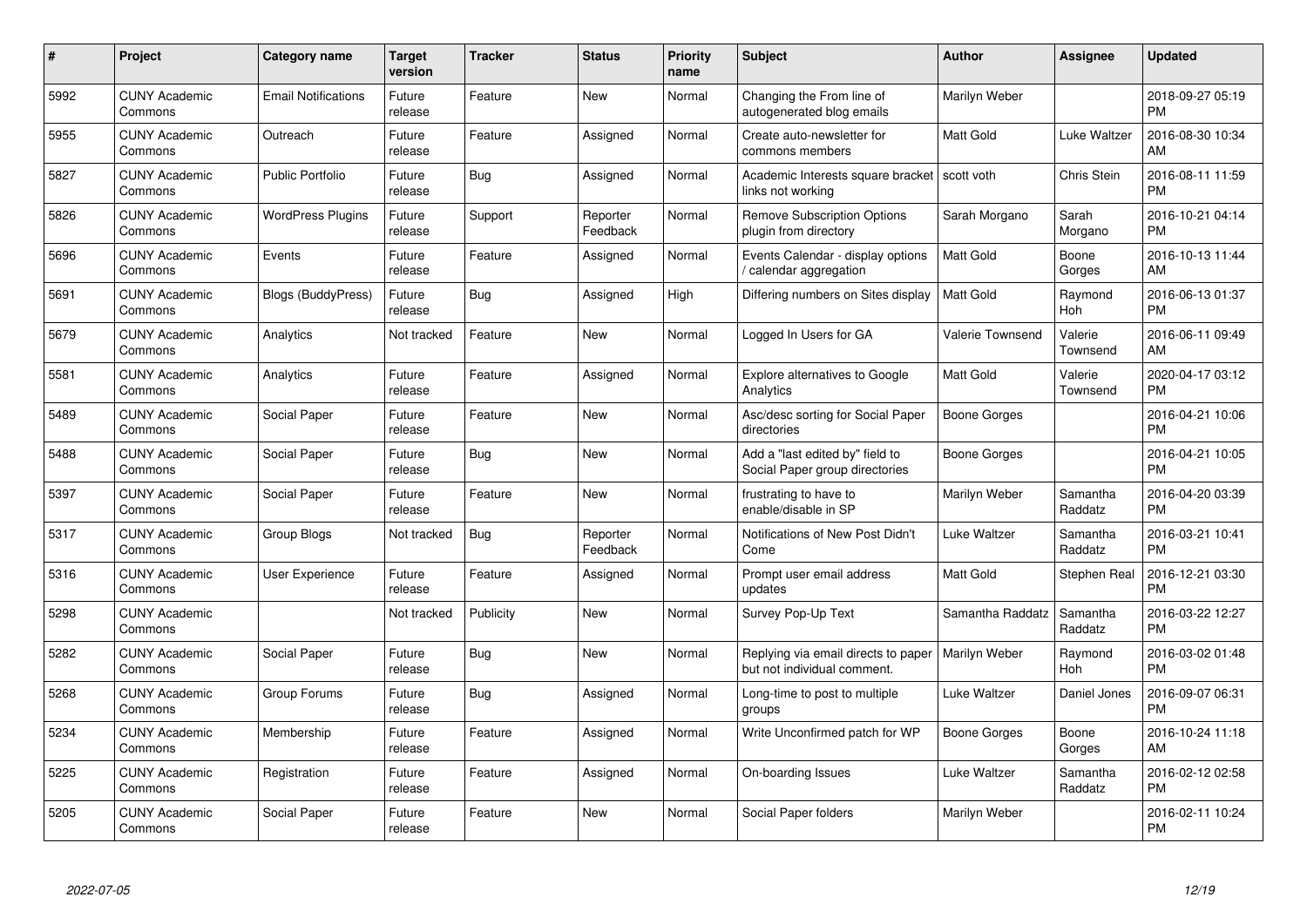| #    | Project                         | <b>Category name</b> | <b>Target</b><br>version | <b>Tracker</b> | <b>Status</b> | <b>Priority</b><br>name | <b>Subject</b>                                                                                                                                        | Author                  | <b>Assignee</b>     | <b>Updated</b>                |
|------|---------------------------------|----------------------|--------------------------|----------------|---------------|-------------------------|-------------------------------------------------------------------------------------------------------------------------------------------------------|-------------------------|---------------------|-------------------------------|
| 5199 | <b>CUNY Academic</b><br>Commons | Social Paper         | Future<br>release        | Feature        | <b>New</b>    | Normal                  | add tables to the SP editor                                                                                                                           | Marilyn Weber           |                     | 2016-10-24 11:27<br>AM        |
| 5183 | <b>CUNY Academic</b><br>Commons | Social Paper         | Future<br>release        | Design/UX      | New           | Normal                  | Creating a new paper when<br>viewing an existing paper                                                                                                | Raffi<br>Khatchadourian | Samantha<br>Raddatz | 2016-02-02 12:09<br><b>PM</b> |
| 5182 | <b>CUNY Academic</b><br>Commons | Social Paper         | Future<br>release        | Design/UX      | New           | Normal                  | "Publishing" a private paper on<br>social paper?                                                                                                      | Raffi<br>Khatchadourian | Boone<br>Gorges     | 2016-10-13 04:12<br><b>PM</b> |
| 5058 | <b>CUNY Academic</b><br>Commons | Social Paper         | Future<br>release        | Feature        | New           | Low                     | Can there be a clearer signal that<br>even when comments have<br>already been made you add<br>comments by clicking on the side?<br>(SP suggestion #5) | Marilyn Weber           | Samantha<br>Raddatz | 2016-02-11 10:24<br><b>PM</b> |
| 5053 | <b>CUNY Academic</b><br>Commons | Social Paper         | Future<br>release        | Feature        | New           | Low                     | Scrollable menu to add readers<br>(SP suggestion #4)                                                                                                  | Marilyn Weber           | Samantha<br>Raddatz | 2016-04-21 05:21<br><b>PM</b> |
| 5052 | <b>CUNY Academic</b><br>Commons | Social Paper         | Future<br>release        | Feature        | New           | Low                     | Sentence by sentence or line by<br>line comments (SP suggestion #3)                                                                                   | Marilyn Weber           | Boone<br>Gorges     | 2016-02-11 10:24<br><b>PM</b> |
| 5050 | <b>CUNY Academic</b><br>Commons | Social Paper         | Future<br>release        | Feature        | <b>New</b>    | Low                     | Making comments visible in SP<br>editing mode (SP suggestion #1)                                                                                      | Marilyn Weber           | Samantha<br>Raddatz | 2019-09-17 11:10<br><b>PM</b> |
| 5016 | <b>CUNY Academic</b><br>Commons | Events               | Future<br>release        | Feature        | Assigned      | Low                     | Allow comments to be posted on<br>events                                                                                                              | <b>Matt Gold</b>        | Raymond<br>Hoh      | 2019-03-01 02:23<br><b>PM</b> |
| 4986 | <b>CUNY Academic</b><br>Commons | ZenDesk              | Not tracked              | Support        | Assigned      | Normal                  | Prepare documentation for<br>Zendesk re web widget                                                                                                    | <b>Matt Gold</b>        | Samantha<br>Raddatz | 2016-02-25 03:09<br><b>PM</b> |
| 4980 | <b>CUNY Academic</b><br>Commons | Home Page            | Future<br>release        | Feature        | Assigned      | Normal                  | CAC Featured Content -- Adding<br>Randomization                                                                                                       | <b>Matt Gold</b>        | Boone<br>Gorges     | 2016-12-12 03:01<br><b>PM</b> |
| 4972 | <b>CUNY Academic</b><br>Commons | Analytics            | Not tracked              | Bug            | New           | Normal                  | <b>Newsletter Analytics</b>                                                                                                                           | Stephen Real            | Matt Gold           | 2015-12-09 12:54<br><b>PM</b> |
| 4903 | <b>CUNY Academic</b><br>Commons | Events               | Future<br>release        | Design/UX      | Assigned      | Normal                  | Improving visual appearance of<br>event calendars                                                                                                     | <b>Matt Gold</b>        | Boone<br>Gorges     | 2016-10-13 11:51<br>AM        |
| 4661 | <b>CUNY Academic</b><br>Commons | User Experience      | Future<br>release        | Bug            | Assigned      | Normal                  | <b>Simplify Events text</b>                                                                                                                           | <b>Matt Gold</b>        | Samantha<br>Raddatz | 2015-10-02 09:06<br><b>PM</b> |
| 4635 | <b>CUNY Academic</b><br>Commons | Authentication       | Future<br>release        | Feature        | <b>New</b>    | Normal                  | Allow non-WP authentication                                                                                                                           | Boone Gorges            | Sonja Leix          | 2019-03-01 02:05<br><b>PM</b> |
| 4622 | <b>CUNY Academic</b><br>Commons | Public Portfolio     | Future<br>release        | Design/UX      | <b>New</b>    | Normal                  | <b>Profile Visibility Settings</b>                                                                                                                    | Samantha Raddatz        | Samantha<br>Raddatz | 2015-09-21 12:18<br><b>PM</b> |
| 4592 | <b>CUNY Academic</b><br>Commons | Events               | Future<br>release        | Design/UX      | New           | Normal                  | Event Creation - Venue Dropdown   Samantha Raddatz<br>Slow                                                                                            |                         | Boone<br>Gorges     | 2015-09-14 04:56<br><b>PM</b> |
| 4535 | <b>CUNY Academic</b><br>Commons | My Commons           | Future<br>release        | Bug            | New           | Low                     | My Commons filter issue                                                                                                                               | scott voth              | Raymond<br>Hoh      | 2015-09-01 11:17<br>AM        |
| 4481 | <b>CUNY Academic</b><br>Commons | Events               | Future<br>release        | Feature        | New           | Normal                  | Group admins/mods should have<br>the ability to unlink an event from<br>the group                                                                     | Boone Gorges            | Boone<br>Gorges     | 2017-04-24 03:53<br>PM.       |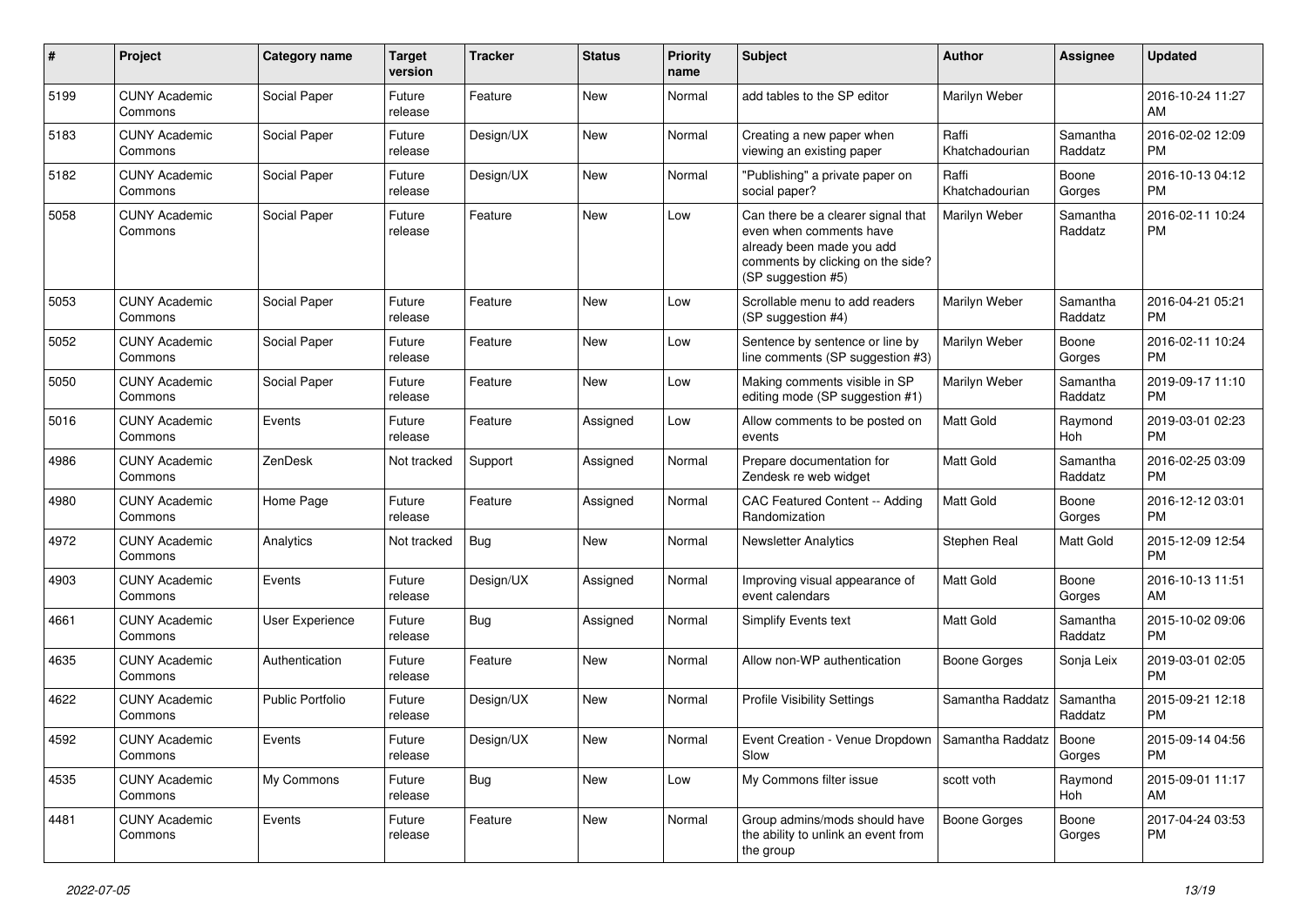| #    | Project                         | Category name            | <b>Target</b><br>version | <b>Tracker</b> | <b>Status</b> | <b>Priority</b><br>name | <b>Subject</b>                                                      | <b>Author</b>           | Assignee            | <b>Updated</b>                |
|------|---------------------------------|--------------------------|--------------------------|----------------|---------------|-------------------------|---------------------------------------------------------------------|-------------------------|---------------------|-------------------------------|
| 4438 | <b>CUNY Academic</b><br>Commons | Events                   | Future<br>release        | Bug            | Assigned      | Normal                  | Events Calendar - Export<br><b>Recurring Events</b>                 | scott voth              | Daniel Jones        | 2016-05-23 04:25<br><b>PM</b> |
| 4404 | <b>CUNY Academic</b><br>Commons | <b>Public Portfolio</b>  | Future<br>release        | Design/UX      | Assigned      | Normal                  | Change color of permissions info<br>on portfolio editing interface  | <b>Matt Gold</b>        | Samantha<br>Raddatz | 2015-08-11 05:28<br><b>PM</b> |
| 4388 | <b>CUNY Academic</b><br>Commons | WordPress (misc)         | Future<br>release        | Bug            | Assigned      | Normal                  | Repeated request for<br>authentication.                             | Alice.Lynn<br>McMichael | Raymond<br>Hoh      | 2015-08-11 07:35<br><b>PM</b> |
| 4253 | <b>CUNY Academic</b><br>Commons | <b>Public Portfolio</b>  | Future<br>release        | Design/UX      | New           | Normal                  | Encourage users to add portfolio<br>content                         | Samantha Raddatz        | Samantha<br>Raddatz | 2015-07-07 11:32<br>AM        |
| 4238 | <b>CUNY Academic</b><br>Commons | Events                   | Future<br>release        | Feature        | Assigned      | Normal                  | Copy Events to Other Groups?                                        | <b>Matt Gold</b>        | Boone<br>Gorges     | 2015-07-02 10:08<br>AM        |
| 4235 | <b>CUNY Academic</b><br>Commons |                          | Not tracked              | Design/UX      | Assigned      | Normal                  | Explore user experience around<br>comments on forum topics vs docs  | Matt Gold               | Samantha<br>Raddatz | 2015-07-21 10:23<br>AM        |
| 4226 | <b>CUNY Academic</b><br>Commons | <b>BuddyPress Docs</b>   | Future<br>release        | Design/UX      | <b>New</b>    | Normal                  | Add option to connect a Doc with<br>a Group                         | Samantha Raddatz        | Samantha<br>Raddatz | 2015-09-09 04:08<br><b>PM</b> |
| 4225 | <b>CUNY Academic</b><br>Commons | DiRT Integration         | Future<br>release        | Design/UX      | <b>New</b>    | Normal                  | Add information to DIRT page (in<br>Create a Group)                 | Samantha Raddatz        | Matt Gold           | 2015-06-26 03:14<br><b>PM</b> |
| 4222 | <b>CUNY Academic</b><br>Commons | <b>User Experience</b>   | Future<br>release        | Design/UX      | <b>New</b>    | Normal                  | Add information to 'Delete<br>Account' page                         | Samantha Raddatz        | scott voth          | 2015-06-26 11:35<br>AM        |
| 4221 | <b>CUNY Academic</b><br>Commons | Group Forums             | Future<br>release        | Design/UX      | Assigned      | Normal                  | Add 'Number of Posts' display<br>option to Forum page               | Samantha Raddatz        | Samantha<br>Raddatz | 2015-06-26 02:21<br><b>PM</b> |
| 4070 | <b>CUNY Academic</b><br>Commons | Analytics                | Not tracked              | Support        | Assigned      | Normal                  | Request for JITP site analytics                                     | Matt Gold               | Seth Persons        | 2016-02-23 03:09<br><b>PM</b> |
| 4053 | <b>CUNY Academic</b><br>Commons | Events                   | Future<br>release        | Feature        | Assigned      | Normal                  | Create new tab for past events                                      | <b>Matt Gold</b>        | Boone<br>Gorges     | 2015-05-12 02:10<br><b>PM</b> |
| 4027 | <b>CUNY Academic</b><br>Commons | Commons In A Box         | Not tracked              | Design/UX      | Assigned      | Normal                  | Usability review of CBOX update<br>procedures                       | <b>Matt Gold</b>        | Samantha<br>Raddatz | 2015-05-11 06:36<br><b>PM</b> |
| 3939 | <b>CUNY Academic</b><br>Commons | <b>WordPress Plugins</b> | Future<br>release        | Bug            | Hold          | Normal                  | Activity stream support for<br>Co-Authors Plus plugin               | Raymond Hoh             | Raymond<br>Hoh      | 2015-11-09 06:13<br><b>PM</b> |
| 3770 | <b>CUNY Academic</b><br>Commons | Public Portfolio         | Future<br>release        | Feature        | Assigned      | Normal                  | Improve Layout/Formatting of<br>Positions Area on Public Portfolios | Matt Gold               | Chris Stein         | 2015-04-01 09:17<br><b>PM</b> |
| 3768 | <b>CUNY Academic</b><br>Commons | <b>Public Portfolio</b>  | Future<br>release        | Feature        | Assigned      | Normal                  | Institutions/Past positions on<br>public portfolios                 | Matt Gold               | Boone<br>Gorges     | 2018-04-23 10:44<br>AM        |
| 3759 | <b>CUNY Academic</b><br>Commons | WordPress (misc)         | Future<br>release        | Feature        | Assigned      | Normal                  | Review Interface for Adding Users<br>to Blogs                       | Matt Gold               | Boone<br>Gorges     | 2015-03-24 05:52<br><b>PM</b> |
| 3691 | <b>CUNY Academic</b><br>Commons | <b>WordPress Plugins</b> | Future<br>release        | Bug            | New           | Normal                  | <b>WPMU Domain Mapping</b><br>Debugging on cdev                     | Raymond Hoh             | Matt Gold           | 2014-12-12 09:04<br>AM        |
| 3662 | <b>CUNY Academic</b><br>Commons | <b>SEO</b>               | Future<br>release        | Feature        | Assigned      | Normal                  | Duplicate Content/SEO/Google<br>issues                              | <b>Matt Gold</b>        | Raymond<br>Hoh      | 2015-04-13 04:37<br><b>PM</b> |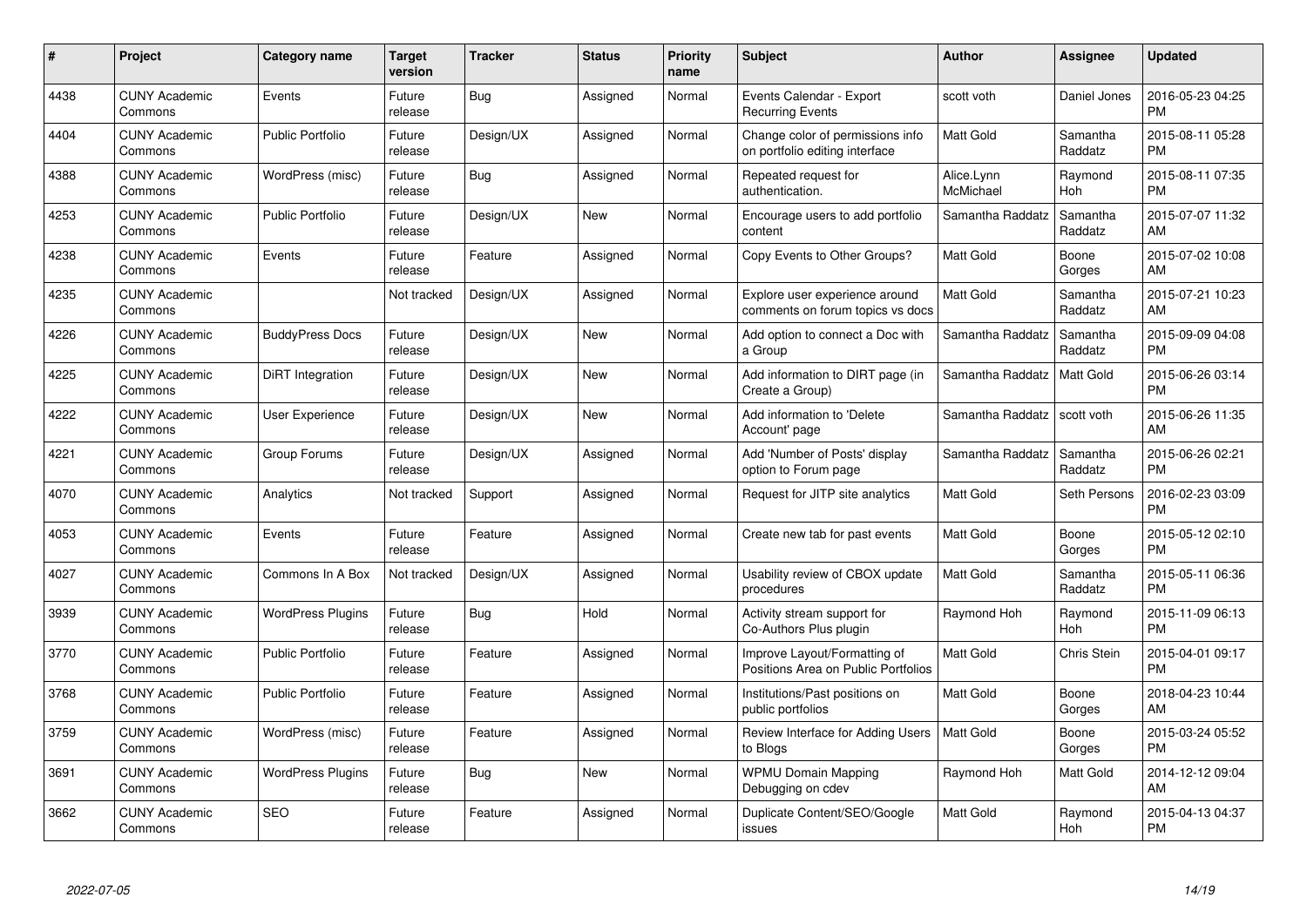| #    | Project                         | <b>Category name</b>    | Target<br>version | <b>Tracker</b> | <b>Status</b>       | <b>Priority</b><br>name | <b>Subject</b>                                                             | <b>Author</b>    | Assignee            | <b>Updated</b>                |
|------|---------------------------------|-------------------------|-------------------|----------------|---------------------|-------------------------|----------------------------------------------------------------------------|------------------|---------------------|-------------------------------|
| 3657 | <b>CUNY Academic</b><br>Commons | WordPress (misc)        | Not tracked       | Feature        | New                 | Normal                  | Create alert for GC email<br>addresses                                     | Matt Gold        | Matt Gold           | 2016-04-14 11:29<br><b>PM</b> |
| 3615 | <b>CUNY Academic</b><br>Commons | Redmine                 | Not tracked       | Feature        | New                 | Low                     | Create Redmine issues via email                                            | Dominic Giglio   | Boone<br>Gorges     | 2017-11-16 11:36<br>AM        |
| 3580 | <b>CUNY Academic</b><br>Commons | Group Blogs             | Future<br>release | Feature        | <b>New</b>          | Normal                  | Multiple blogs per group                                                   | Boone Gorges     | Boone<br>Gorges     | 2018-02-20 02:02<br><b>PM</b> |
| 3577 | <b>CUNY Academic</b><br>Commons | My Commons              | Future<br>release | Design/UX      | Assigned            | Normal                  | Replies to items in My Commons                                             | Matt Gold        | Raymond<br>Hoh      | 2015-04-09 05:19<br><b>PM</b> |
| 3565 | <b>CUNY Academic</b><br>Commons | My Commons              | Not tracked       | Documentation  | New                 | Normal                  | Load Newest inconsistencies                                                | Chris Stein      | scott voth          | 2015-11-09 01:16<br><b>PM</b> |
| 3536 | <b>CUNY Academic</b><br>Commons | My Commons              | Future<br>release | Feature        | Assigned            | Normal                  | Infinite Scroll on My Commons<br>page                                      | Matt Gold        | Raymond<br>Hoh      | 2015-04-13 04:42<br><b>PM</b> |
| 3524 | <b>CUNY Academic</b><br>Commons | Documentation           | Not tracked       | Documentation  | Assigned            | Normal                  | Post describing all you can do<br>when starting up a new blog/group        | Matt Gold        | scott voth          | 2014-10-04 12:56<br><b>PM</b> |
| 3517 | <b>CUNY Academic</b><br>Commons | My Commons              | Future<br>release | Feature        | Assigned            | Normal                  | Mute/Unmute My Commons<br>updates                                          | Matt Gold        | Raymond<br>Hoh      | 2015-11-09 01:19<br><b>PM</b> |
| 3511 | <b>CUNY Academic</b><br>Commons | Publicity               | 1.7               | Publicity      | Assigned            | Normal                  | Social media for 1.7                                                       | Micki Kaufman    | Sarah<br>Morgano    | 2014-10-14 03:32<br><b>PM</b> |
| 3510 | <b>CUNY Academic</b><br>Commons | Publicity               | 1.7               | Publicity      | Assigned            | Normal                  | Post on the News Blog re: 'My<br>Commons'                                  | Micki Kaufman    | Sarah<br>Morgano    | 2014-10-15 11:18<br>AM        |
| 3509 | <b>CUNY Academic</b><br>Commons | Publicity               | 1.7               | Publicity      | New                 | Normal                  | Create 1.7 digital signage imagery                                         | Micki Kaufman    | Marilyn<br>Weber    | 2014-10-01 12:40<br><b>PM</b> |
| 3506 | <b>CUNY Academic</b><br>Commons | Publicity               | 1.7               | Publicity      | New                 | Normal                  | Prepare 1.7 email messaging                                                | Micki Kaufman    | Micki<br>Kaufman    | 2014-10-01 12:36<br><b>PM</b> |
| 3492 | <b>CUNY Academic</b><br>Commons | <b>WordPress Themes</b> | Future<br>release | Support        | Assigned            | Normal                  | Add CBOX theme to the<br>Commons                                           | scott voth       | Raymond<br>Hoh      | 2014-10-08 05:55<br><b>PM</b> |
| 3475 | <b>CUNY Academic</b><br>Commons | Events                  | Future<br>release | Feature        | Assigned            | Normal                  | Request to add plugin to<br>streamline room<br>booking/appointment booking | Naomi Barrettara | Boone<br>Gorges     | 2014-12-01 05:14<br><b>PM</b> |
| 3473 | <b>CUNY Academic</b><br>Commons | User Experience         | Future<br>release | Feature        | Assigned            | Normal                  | Commons profile: Add help info<br>about "Positions" replacing "title"      | Keith Miyake     | Samantha<br>Raddatz | 2015-11-09 02:28<br><b>PM</b> |
| 3458 | <b>CUNY Academic</b><br>Commons | Groups (misc)           | Future<br>release | Feature        | Assigned            | Normal                  | Filter Members of Group by<br>Campus                                       | Michael Smith    | Samantha<br>Raddatz | 2014-09-26 08:32<br><b>PM</b> |
| 3419 | <b>CUNY Academic</b><br>Commons | Group Invitations       | 1.6.14            | <b>Bug</b>     | Testing<br>Required | Normal                  | Neatening the display of<br>messages on group requests                     | <b>Matt Gold</b> | Boone<br>Gorges     | 2014-09-01 09:29<br><b>PM</b> |
| 3369 | <b>CUNY Academic</b><br>Commons | Reply By Email          | Not tracked       | Outreach       | Hold                | Normal                  | Release reply by email to WP<br>plugin directory                           | Matt Gold        | Raymond<br>Hoh      | 2016-03-01 12:46<br><b>PM</b> |
| 3354 | <b>CUNY Academic</b><br>Commons | <b>Group Files</b>      | Future<br>release | Feature        | Assigned            | Low                     | Allow Group Download of Multiple<br><b>Selected Files</b>                  | Matt Gold        | Chris Stein         | 2014-08-01 08:50<br>AM        |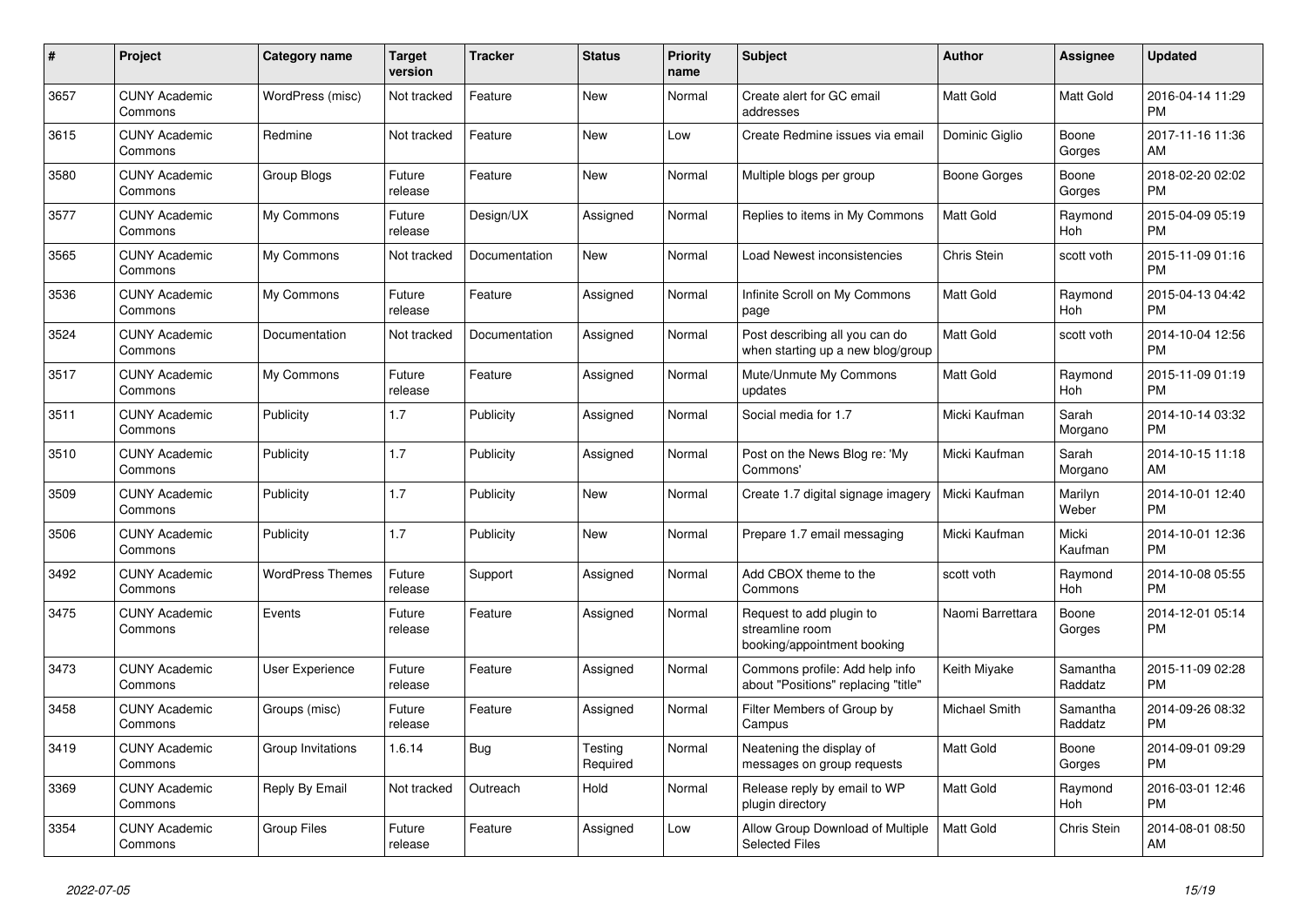| #    | Project                         | Category name                  | <b>Target</b><br>version | <b>Tracker</b> | <b>Status</b> | <b>Priority</b><br>name | <b>Subject</b>                                                                 | <b>Author</b>    | <b>Assignee</b>   | <b>Updated</b>                |
|------|---------------------------------|--------------------------------|--------------------------|----------------|---------------|-------------------------|--------------------------------------------------------------------------------|------------------|-------------------|-------------------------------|
| 3330 | <b>CUNY Academic</b><br>Commons | My Commons                     | Future<br>release        | Feature        | Assigned      | Normal                  | 'Commons Information" tool                                                     | Boone Gorges     | Chris Stein       | 2014-09-22 08:46<br><b>PM</b> |
| 3308 | <b>CUNY Academic</b><br>Commons | Group Invitations              | Future<br>release        | Feature        | Assigned      | Normal                  | Allow members to rescind group<br>invitations                                  | Matt Gold        | Boone<br>Gorges   | 2015-04-01 08:53<br><b>PM</b> |
| 3230 | <b>CUNY Academic</b><br>Commons | Internal Tools and<br>Workflow | Not tracked              | Feature        | Assigned      | High                    | Scripts for quicker<br>provisioning/updating of<br>development environments    | Boone Gorges     | Boone<br>Gorges   | 2016-01-26 04:54<br><b>PM</b> |
| 3220 | <b>CUNY Academic</b><br>Commons | Public Portfolio               | Future<br>release        | Feature        | Assigned      | Normal                  | Add indent/outdent option to<br>Formatting Buttons on Profile<br>Page          | Matt Gold        | Boone<br>Gorges   | 2014-05-21 10:39<br><b>PM</b> |
| 3193 | <b>CUNY Academic</b><br>Commons | Group Forums                   | Future<br>release        | Feature        | Assigned      | Normal                  | bbPress 2.x dynamic roles and<br>RBE                                           | Boone Gorges     | Boone<br>Gorges   | 2014-09-30 01:30<br><b>PM</b> |
| 3192 | <b>CUNY Academic</b><br>Commons | Group Forums                   | Future<br>release        | Feature        | Assigned      | Normal                  | Customizable forum views for<br>bbPress 2.x group forums                       | Boone Gorges     | Raymond<br>Hoh    | 2015-11-09 12:47<br><b>PM</b> |
| 3090 | <b>CUNY Academic</b><br>Commons | Twitter page                   | Future<br>release        | Feature        | Assigned      | Normal                  | Prevent Retweets from showing<br>up on Commons twitter page                    | Matt Gold        | <b>Tahir Butt</b> | 2016-10-24 11:31<br>AM        |
| 3080 | <b>CUNY Academic</b><br>Commons | <b>Group Files</b>             | Future<br>release        | Feature        | Assigned      | Low                     | Create a system to keep track of<br>file changes                               | Matt Gold        | Boone<br>Gorges   | 2014-02-26 10:04<br>PM        |
| 3059 | <b>CUNY Academic</b><br>Commons | Group Forums                   | Future<br>release        | Design/UX      | New           | Normal                  | Forum Post Permissable Content<br><b>Explanatory Text</b>                      | Chris Stein      | Chris Stein       | 2015-04-02 11:27<br>AM        |
| 3048 | <b>CUNY Academic</b><br>Commons | <b>Public Portfolio</b>        | Future<br>release        | Feature        | <b>New</b>    | Low                     | Images for rich text profile fields                                            | Boone Gorges     | Boone<br>Gorges   | 2014-02-19 12:56<br>PM        |
| 3042 | <b>CUNY Academic</b><br>Commons | <b>Public Portfolio</b>        | Future<br>release        | Feature        | Assigned      | Normal                  | Browsing member interests                                                      | Matt Gold        | Boone<br>Gorges   | 2015-03-21 09:04<br><b>PM</b> |
| 3002 | <b>CUNY Academic</b><br>Commons | Search                         | Future<br>release        | Feature        | Assigned      | Normal                  | Overhaul CAC search by using<br>external search appliance                      | Boone Gorges     | Boone<br>Gorges   | 2020-07-15 03:05<br><b>PM</b> |
| 2881 | <b>CUNY Academic</b><br>Commons | <b>Public Portfolio</b>        | Future<br>release        | Feature        | Assigned      | Normal                  | Redesign the UX for Profiles                                                   | Chris Stein      | Chris Stein       | 2016-10-13 12:45<br><b>PM</b> |
| 2832 | <b>CUNY Academic</b><br>Commons | <b>Public Portfolio</b>        | Future<br>release        | Feature        | Assigned      | Normal                  | Improve interface for (not)<br>auto-linking profile fields                     | Boone Gorges     | Chris Stein       | 2015-01-05 08:52<br><b>PM</b> |
| 2754 | <b>CUNY Academic</b><br>Commons | Design                         | Future<br>release        | Feature        | Assigned      | Normal                  | Determine strategy for CAC logo<br>handling in top header                      | Micki Kaufman    | Chris Stein       | 2015-01-05 08:53<br>PM        |
| 2753 | <b>CUNY Academic</b><br>Commons | <b>Public Portfolio</b>        | Future<br>release        | Feature        | New           | Normal                  | Create actual actual tagification in<br>academic interests and other<br>fields | Micki Kaufman    | Boone<br>Gorges   | 2015-01-05 08:52<br><b>PM</b> |
| 2666 | <b>CUNY Academic</b><br>Commons | About page                     | Not tracked              | Documentation  | Assigned      | Normal                  | <b>Update About Text</b>                                                       | Chris Stein      | Luke Waltzer      | 2016-03-04 11:19<br>AM        |
| 2618 | <b>NYCDH Community</b><br>Site  |                                |                          | <b>Bug</b>     | Assigned      | Low                     | Mark blogs as spam when created<br>by users marked as spam                     | <b>Matt Gold</b> | Boone<br>Gorges   | 2013-06-09 11:38<br><b>PM</b> |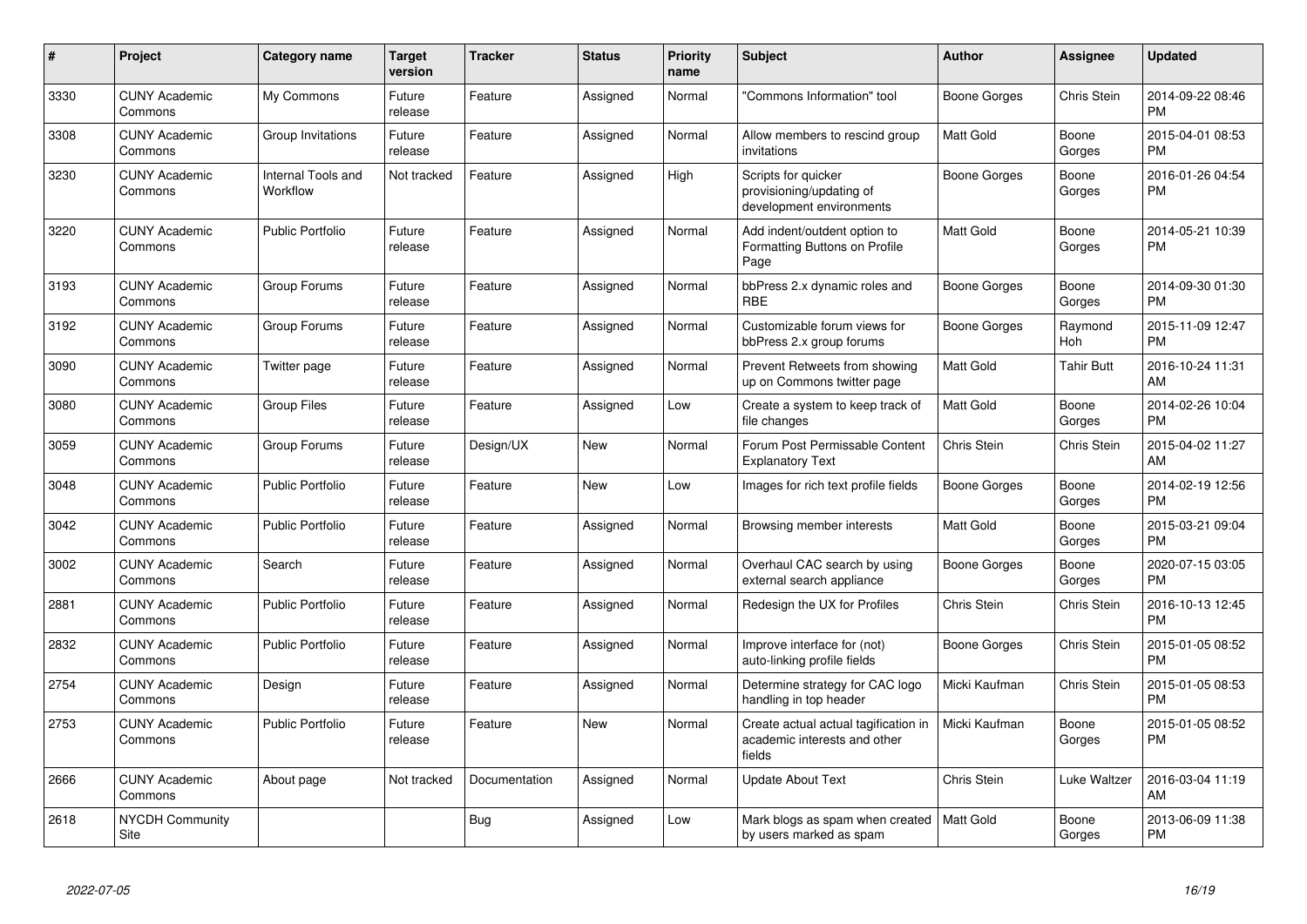| #    | Project                         | Category name            | <b>Target</b><br>version | <b>Tracker</b> | <b>Status</b>        | Priority<br>name | <b>Subject</b>                                                                | <b>Author</b>      | <b>Assignee</b>   | <b>Updated</b>                |
|------|---------------------------------|--------------------------|--------------------------|----------------|----------------------|------------------|-------------------------------------------------------------------------------|--------------------|-------------------|-------------------------------|
| 2612 | <b>CUNY Academic</b><br>Commons |                          | Not tracked              | Publicity      | Assigned             | Normal           | Pinterest site for the Commons                                                | local admin        | Sarah<br>Morgano  | 2016-03-04 11:19<br>AM        |
| 2610 | <b>CUNY Academic</b><br>Commons | Group Invitations        | Future<br>release        | Feature        | Assigned             | Low              | Request: Custom invitation<br>message to group invites                        | local admin        | Boone<br>Gorges   | 2015-11-09 06:13<br><b>PM</b> |
| 2577 | <b>NYCDH Community</b><br>Site  |                          |                          | Feature        | Assigned             | Low              | Investigate Potential to Add Links<br>to the Forum                            | <b>Mark Newton</b> | Alex Gil          | 2013-05-16 09:40<br><b>PM</b> |
| 2576 | <b>NYCDH Community</b><br>Site  |                          |                          | <b>Bug</b>     | Hold                 | Low              | Test Next Button in Javascript<br><b>Tutorial Under Activities</b>            | <b>Mark Newton</b> | Alex Gil          | 2013-05-18 02:55<br><b>PM</b> |
| 2574 | <b>NYCDH Community</b><br>Site  |                          |                          | Feature        | Assigned             | Normal           | Add Way to Upload Files to<br>Groups                                          | <b>Mark Newton</b> | Raymond<br>Hoh    | 2013-05-18 07:46<br><b>PM</b> |
| 2573 | <b>NYCDH Community</b><br>Site  |                          |                          | Feature        | Reporter<br>Feedback | Normal           | Add dh_nyc twitter list feed to site                                          | <b>Mark Newton</b> | Matt Gold         | 2013-05-16 11:42<br><b>PM</b> |
| 2571 | <b>NYCDH Community</b><br>Site  |                          |                          | Feature        | Assigned             | Normal           | Add Google custom search box to<br>homepage                                   | <b>Mark Newton</b> | Raymond<br>Hoh    | 2013-05-18 07:49<br><b>PM</b> |
| 2523 | <b>CUNY Academic</b><br>Commons | <b>BuddyPress Docs</b>   | Future<br>release        | Feature        | Assigned             | Normal           | Allow Users to Upload Images to<br><b>BP</b> Docs                             | <b>Matt Gold</b>   | Boone<br>Gorges   | 2015-11-09 06:14<br><b>PM</b> |
| 2325 | <b>CUNY Academic</b><br>Commons | BuddyPress (misc)        | Future<br>release        | Feature        | Assigned             | Low              | Profile should have separate fields<br>for first/last names                   | local admin        | Boone<br>Gorges   | 2015-11-09 06:09<br><b>PM</b> |
| 2223 | <b>CUNY Academic</b><br>Commons | <b>WordPress Plugins</b> | Future<br>release        | Feature        | Assigned             | Low              | Add Participad to the CUNY<br><b>Academic Commons</b>                         | <b>Matt Gold</b>   | Boone<br>Gorges   | 2014-09-17 10:03<br><b>PM</b> |
| 2175 | <b>CUNY Academic</b><br>Commons | WordPress (misc)         | Not tracked              | Support        | Assigned             | Normal           | Subscibe 2 vs. Jetpack<br>subscription options                                | local admin        | Matt Gold         | 2016-01-26 04:58<br><b>PM</b> |
| 2167 | <b>CUNY Academic</b><br>Commons | WordPress (misc)         | Future<br>release        | <b>Bug</b>     | Assigned             | Normal           | CAC-Livestream Plugin Issues                                                  | Michael Smith      | Dominic<br>Giglio | 2015-01-02 03:06<br><b>PM</b> |
| 2013 | <b>CUNY Academic</b><br>Commons | <b>Public Portfolio</b>  | Future<br>release        | Feature        | Assigned             | Low              | Have Profile Privacy Options show   Matt Gold<br>up only for filled-in fields |                    | Boone<br>Gorges   | 2015-11-09 06:09<br><b>PM</b> |
| 1983 | <b>CUNY Academic</b><br>Commons | Home Page                | Future<br>release        | Feature        | Assigned             | Low              | Media Library integration with<br>Featured Content plugin                     | Boone Gorges       | Dominic<br>Giglio | 2014-03-17 10:34<br>AM        |
| 1888 | <b>CUNY Academic</b><br>Commons | Home Page                | Future<br>release        | Feature        | Assigned             | Normal           | Refactor BP MPO Activity Filter to<br>support proper pagination               | Sarah Morgano      | Boone<br>Gorges   | 2014-05-01 07:11<br><b>PM</b> |
| 1744 | <b>CUNY Academic</b><br>Commons | <b>BuddyPress Docs</b>   | Future<br>release        | Feature        | Assigned             | Normal           | Spreadsheet-style Docs                                                        | Boone Gorges       | Boone<br>Gorges   | 2015-11-09 06:13<br><b>PM</b> |
| 1562 | <b>CUNY Academic</b><br>Commons | <b>WordPress Plugins</b> | Future<br>release        | Feature        | Assigned             | Low              | Play with NYT Collaborative<br><b>Authoring Tool</b>                          | <b>Matt Gold</b>   | Boone<br>Gorges   | 2015-01-05 08:47<br><b>PM</b> |
| 1544 | <b>CUNY Academic</b><br>Commons | Groups (misc)            | Future<br>release        | Feature        | Reporter<br>Feedback | Normal           | Group Filtering and Sorting                                                   | <b>Matt Gold</b>   | Chris Stein       | 2019-03-01 02:25<br><b>PM</b> |
| 1508 | <b>CUNY Academic</b><br>Commons | WordPress (misc)         | Future<br>release        | Feature        | Assigned             | Normal           | Share login cookies across<br>mapped domains                                  | Boone Gorges       | Boone<br>Gorges   | 2012-07-02 12:12<br><b>PM</b> |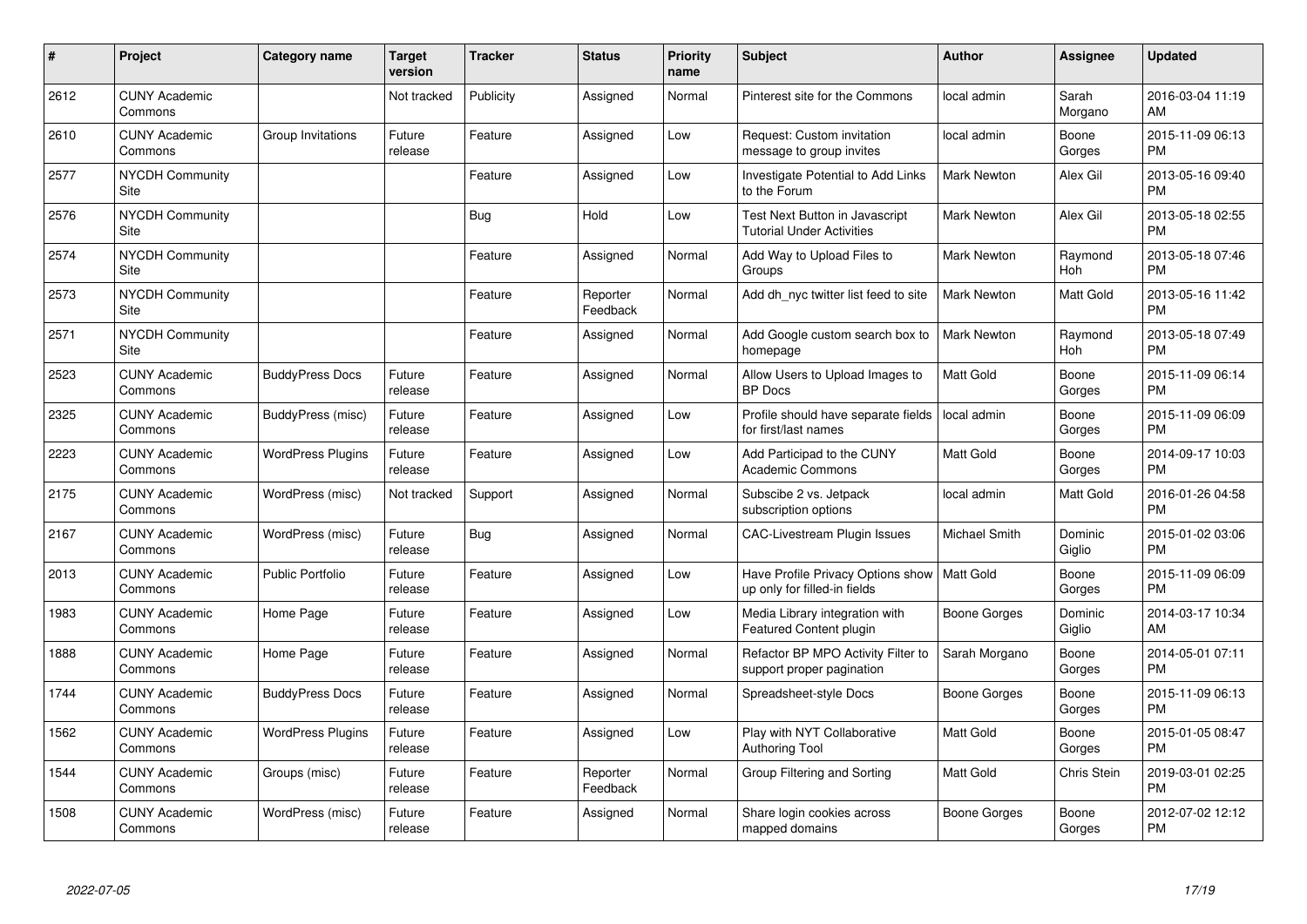| #    | <b>Project</b>                  | <b>Category name</b>     | Target<br>version | <b>Tracker</b> | <b>Status</b>        | <b>Priority</b><br>name | <b>Subject</b>                                                                     | <b>Author</b>       | Assignee            | <b>Updated</b>                |
|------|---------------------------------|--------------------------|-------------------|----------------|----------------------|-------------------------|------------------------------------------------------------------------------------|---------------------|---------------------|-------------------------------|
| 1460 | <b>CUNY Academic</b><br>Commons | Analytics                | Future<br>release | Feature        | Assigned             | Normal                  | Update System Report                                                               | <b>Brian Foote</b>  | Boone<br>Gorges     | 2015-11-09 06:13<br><b>PM</b> |
| 1456 | <b>CUNY Academic</b><br>Commons | Group Invitations        | Future<br>release | Feature        | Reporter<br>Feedback | Low                     | Invite to Group Button from Profile<br>Field                                       | <b>Matt Gold</b>    | Samantha<br>Raddatz | 2015-11-09 05:59<br><b>PM</b> |
| 1423 | <b>CUNY Academic</b><br>Commons | BuddyPress (misc)        | Future<br>release | Feature        | Assigned             | Low                     | Show an avatar for pingback<br>comment activity items                              | Boone Gorges        | Tahir Butt          | 2016-10-24 12:03<br><b>PM</b> |
| 1422 | <b>CUNY Academic</b><br>Commons | <b>BuddyPress Docs</b>   | Future<br>release | Feature        | Assigned             | Normal                  | Make "created Doc" activity icons<br>non-mini                                      | Boone Gorges        | Boone<br>Gorges     | 2015-11-09 05:48<br><b>PM</b> |
| 1417 | <b>CUNY Academic</b><br>Commons | <b>BuddyPress Docs</b>   | Future<br>release | Feature        | Assigned             | Low                     | <b>Bulk actions for BuddyPress Docs</b>                                            | <b>Boone Gorges</b> | Boone<br>Gorges     | 2016-10-17 10:41<br>PM.       |
| 1192 | <b>CUNY Academic</b><br>Commons | <b>Group Files</b>       | Future<br>release | Feature        | Assigned             | Low                     | When posting group files, allow<br>users to add a category without<br>saving       | <b>Matt Gold</b>    | Raymond<br>Hoh      | 2015-11-09 05:53<br><b>PM</b> |
| 1167 | <b>CUNY Academic</b><br>Commons | <b>Email Invitations</b> | Future<br>release | Feature        | <b>New</b>           | Low                     | Allow email invitations to be resent                                               | <b>Boone Gorges</b> | Boone<br>Gorges     | 2015-11-12 12:53<br>AM        |
| 1166 | <b>CUNY Academic</b><br>Commons | <b>Email Invitations</b> | Future<br>release | Feature        | <b>New</b>           | Low                     | Better organizational tools for Sent<br>Invites                                    | <b>Boone Gorges</b> | Boone<br>Gorges     | 2015-11-09 06:02<br><b>PM</b> |
| 1165 | <b>CUNY Academic</b><br>Commons | <b>Email Invitations</b> | Future<br>release | Feature        | Assigned             | Low                     | Allow saved lists of invitees under<br>Send Invites                                | <b>Boone Gorges</b> | Boone<br>Gorges     | 2015-11-09 06:03<br><b>PM</b> |
| 1105 | <b>CUNY Academic</b><br>Commons | WordPress (misc)         | Future<br>release | Feature        | Assigned             | Normal                  | Rephrase Blog Privacy Options                                                      | Matt Gold           | Samantha<br>Raddatz | 2015-11-09 06:19<br><b>PM</b> |
| 940  | <b>CUNY Academic</b><br>Commons | Redmine                  | Future<br>release | Feature        | Assigned             | Low                     | Communication with users after<br>releases                                         | <b>Matt Gold</b>    | Dominic<br>Giglio   | 2012-09-09 04:36<br><b>PM</b> |
| 860  | <b>CUNY Academic</b><br>Commons | Design                   | Future<br>release | Design/UX      | Assigned             | Normal                  | <b>Standardize Button Treatment</b><br>Across the Commons                          | Chris Stein         | Chris Stein         | 2014-05-01 09:45<br><b>AM</b> |
| 658  | <b>CUNY Academic</b><br>Commons | <b>WordPress Plugins</b> | Future<br>release | Feature        | Assigned             | Normal                  | Rebulid Sitewide Tag Suggestion                                                    | <b>Matt Gold</b>    | Boone<br>Gorges     | 2015-01-05 08:47<br><b>PM</b> |
| 653  | <b>CUNY Academic</b><br>Commons | Group Blogs              | Future<br>release | Feature        | Assigned             | Normal                  | Redesign Integration of Groups<br>and Blogs                                        | <b>Matt Gold</b>    | Samantha<br>Raddatz | 2015-11-09 05:40<br><b>PM</b> |
| 636  | <b>CUNY Academic</b><br>Commons | WordPress (misc)         | Not tracked       | Support        | Assigned             | Normal                  | Create Lynda.com-like Table of<br>Contents for Prospective Tutorial<br>Screencasts | Matt Gold           | scott voth          | 2016-02-23 03:12<br>PM        |
| 635  | <b>CUNY Academic</b><br>Commons | BuddyPress (misc)        | Future<br>release | Feature        | Assigned             | Normal                  | Big Blue Button -<br>Videoconferencing in Groups and<br>Blogs                      | Matt Gold           | Boone<br>Gorges     | 2011-03-14 03:24<br><b>PM</b> |
| 618  | <b>CUNY Academic</b><br>Commons | <b>BuddyPress Docs</b>   | Future<br>release | Feature        | Assigned             | Normal                  | BuddyPress Docs: export formats                                                    | Boone Gorges        | Boone<br>Gorges     | 2015-11-09 05:38<br><b>PM</b> |
| 599  | <b>CUNY Academic</b><br>Commons | BuddyPress (misc)        | Future<br>release | Feature        | Assigned             | Normal                  | Consider adding rating plugins for<br>BuddyPress/BBPress                           | Matt Gold           | Boone<br>Gorges     | 2011-08-22 06:50<br><b>PM</b> |